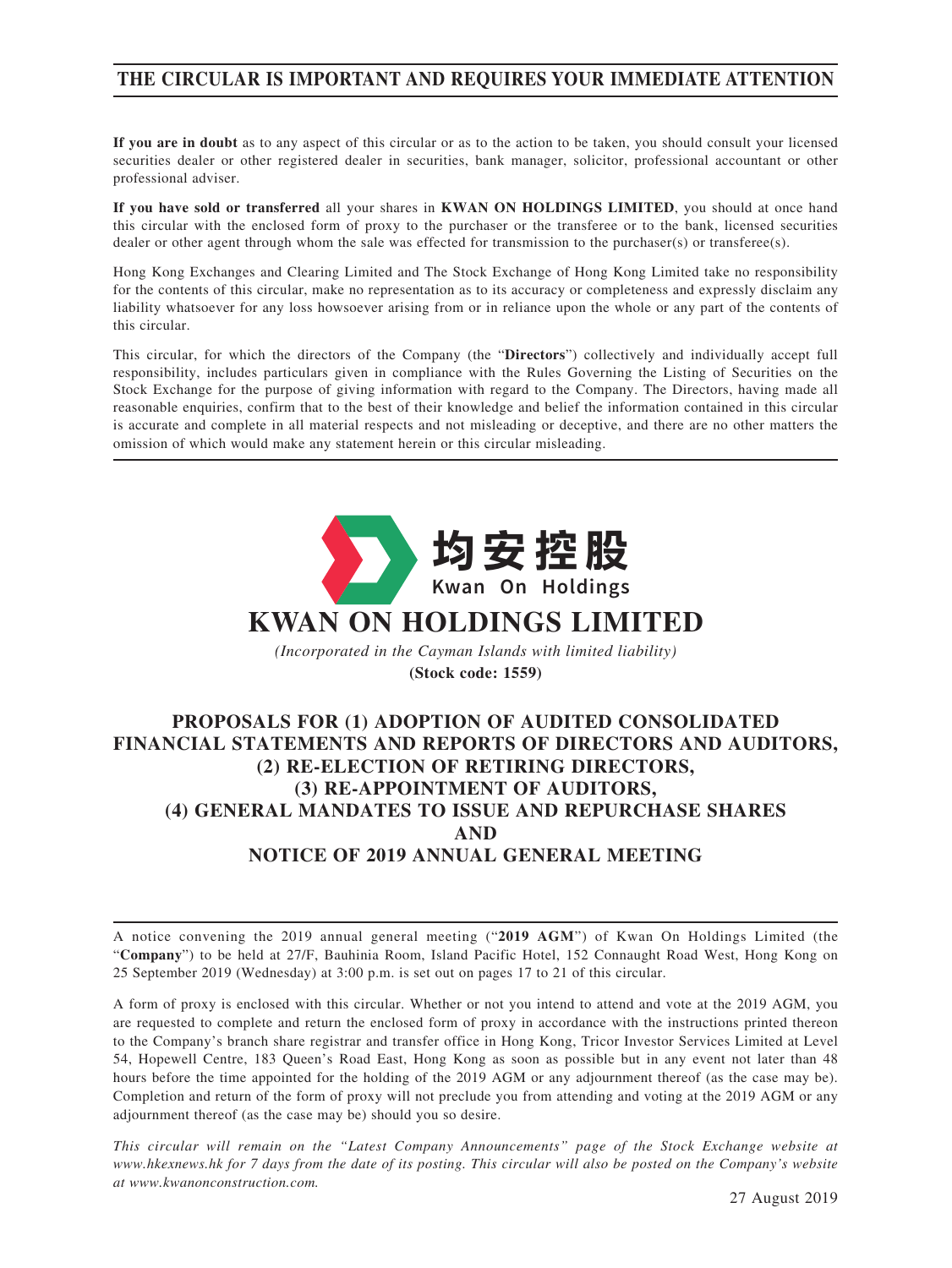# **CONTENTS**

## *Page*

|                                                                                                                                                            | $\mathbf{1}$   |
|------------------------------------------------------------------------------------------------------------------------------------------------------------|----------------|
|                                                                                                                                                            | 3              |
|                                                                                                                                                            | $\mathfrak{Z}$ |
| Resolution (1) Adoption of Audited Consolidated Financial Statements and the Reports of<br>the Directors and the Auditors for the year ended 31 March 2019 | $\overline{4}$ |
|                                                                                                                                                            | $\overline{4}$ |
|                                                                                                                                                            | 5              |
| Resolutions (4) and (5) General Mandate to issue and repurchase Shares                                                                                     | 5              |
| 2019 Annual General Meeting and Proxy Arrangement                                                                                                          | 6              |
|                                                                                                                                                            | $\tau$         |
|                                                                                                                                                            | 7              |
|                                                                                                                                                            | 7              |
|                                                                                                                                                            | 7              |
|                                                                                                                                                            | 8              |
|                                                                                                                                                            | 9              |
| Appendix II – Details of Directors proposed to be re-elected at the 2019 AGM                                                                               | 14             |
|                                                                                                                                                            | 17             |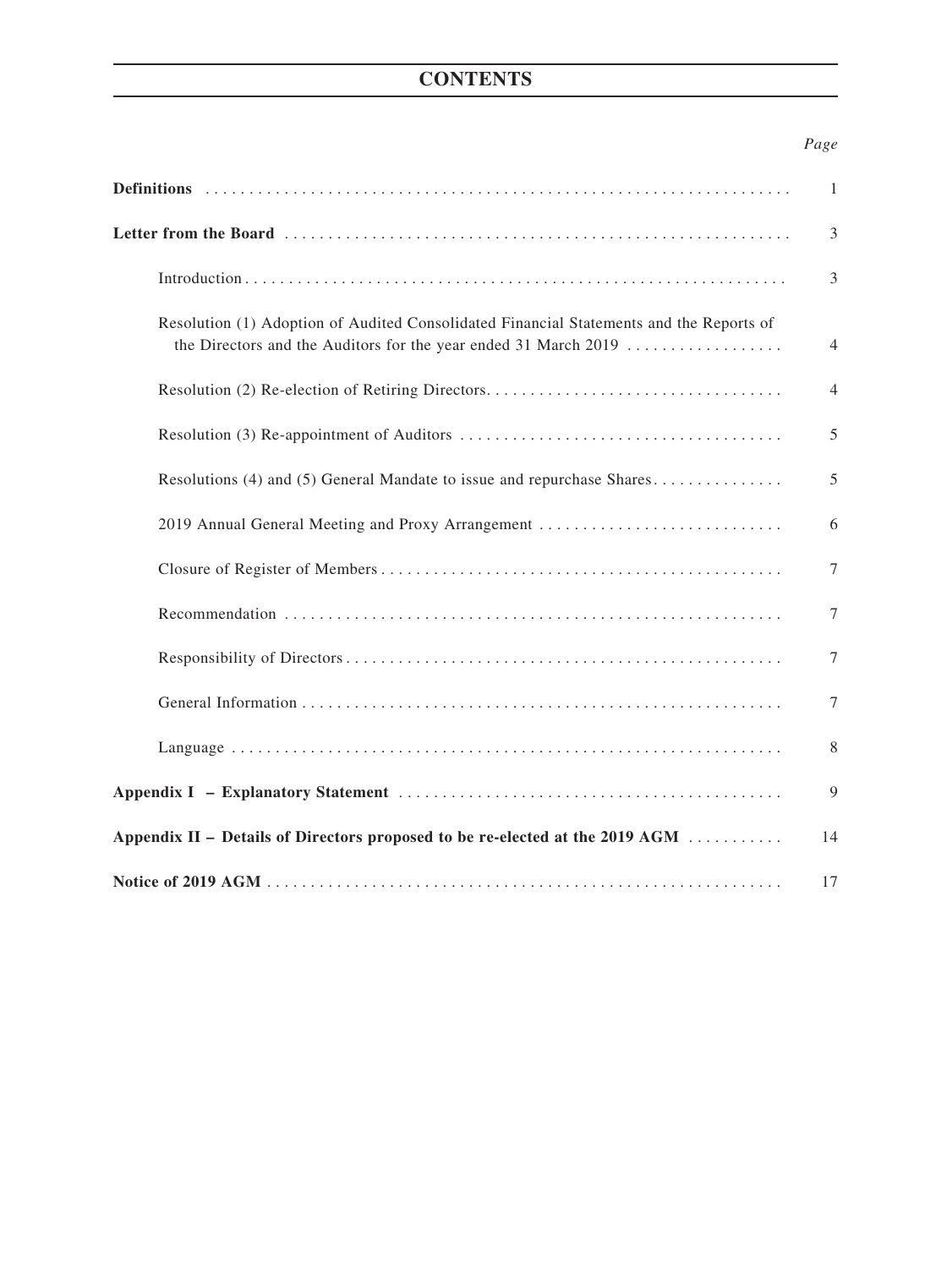# **DEFINITIONS**

*In this circular, unless the context otherwise requires, the following expressions have the following meanings:*

| "2019 AGM"                  | the 2019 annual general meeting of the Company to be convened and<br>held at 27/F, Bauhinia Room, Island Pacific Hotel, 152 Connaught Road<br>West, Hong Kong on 25 September 2019 (Wednesday) at 3:00 p.m., the<br>notice of which is set out on pages 17 to 21 of this circular                                    |  |  |
|-----------------------------|----------------------------------------------------------------------------------------------------------------------------------------------------------------------------------------------------------------------------------------------------------------------------------------------------------------------|--|--|
| "2019 AGM Notice"           | the notice convening the 2019 AGM set out on pages 17 to 21 of this<br>circular                                                                                                                                                                                                                                      |  |  |
| "Articles of Association"   | the articles of association of the Company adopted on 16 March 2015<br>and as amended from time to time                                                                                                                                                                                                              |  |  |
| "Associate(s)"              | has the meaning ascribed to this term under the Listing Rules                                                                                                                                                                                                                                                        |  |  |
| "Board"                     | the board of Directors                                                                                                                                                                                                                                                                                               |  |  |
| "close associate(s)"        | has the same meaning ascribed to it under the Listing Rules                                                                                                                                                                                                                                                          |  |  |
| "Company"                   | Kwan On Holdings Limited 均安控股有限公司, a company incorporated<br>in the Cayman Islands with limited liability, the Shares of which are<br>listed on the Stock Exchange (stock code 1559)                                                                                                                                 |  |  |
| "Connected Person(s)"       | has the same meaning as defined in the Listing Rules                                                                                                                                                                                                                                                                 |  |  |
| "Controlling Shareholder(s) | has the same meaning as defined in the Listing Rules                                                                                                                                                                                                                                                                 |  |  |
| "core connected person(s)"  | has the same meaning ascribed to it under the Listing Rules                                                                                                                                                                                                                                                          |  |  |
| "Director(s)"               | the director(s) of the Company                                                                                                                                                                                                                                                                                       |  |  |
| "Group"                     | the Company and its subsidiaries                                                                                                                                                                                                                                                                                     |  |  |
| "НК\$"                      | Hong Kong dollars, the lawful currency of Hong Kong                                                                                                                                                                                                                                                                  |  |  |
| "Hong Kong"                 | the Hong Kong Special Administrative Region of the PRC                                                                                                                                                                                                                                                               |  |  |
| "Issue Mandate"             | a general and unconditional mandate proposed to be granted to the<br>Directors to exercise all power of the Company to allot, issue and<br>otherwise deal with Shares of up to 20% of the issued share capital of<br>the Company on the date of 2019 AGM as set out in resolution number<br>4 of the 2019 AGM Notice |  |  |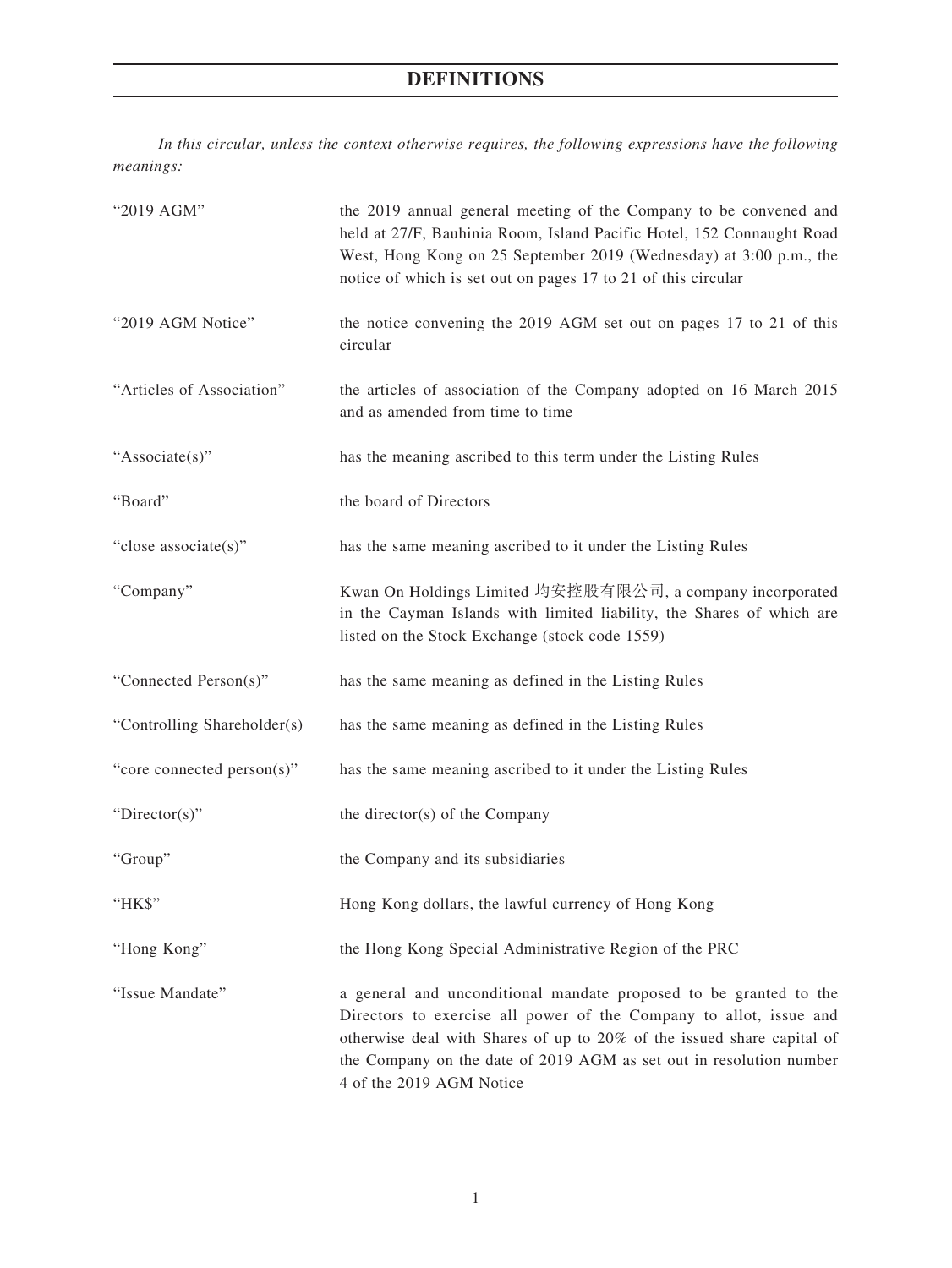# **DEFINITIONS**

| "Latest Practicable Date"    | 20 August 2019, being the latest practicable date prior to the printing of<br>this circular for the purpose of ascertaining certain information<br>contained herein                                                                                                                    |
|------------------------------|----------------------------------------------------------------------------------------------------------------------------------------------------------------------------------------------------------------------------------------------------------------------------------------|
| "Listing Rules"              | the Rules Governing the Listing of Securities on the Stock Exchange                                                                                                                                                                                                                    |
| "PRC"                        | The People's Republic of China and for the purpose of this circular,<br>does not include Hong Kong, the Macau Special Administrative Region<br>and Taiwan                                                                                                                              |
| "Repurchase Mandate"         | a general and unconditional mandate proposed to be granted to the<br>Directors to exercise all powers of the Company to repurchase Shares up<br>to 10% of the issued share capital of the Company on the date of 2019<br>AGM, as set out in resolution number 5 in the 2019 AGM Notice |
| "SFO"                        | the Securities and Futures Ordinance (Chapter 571 of the laws of Hong<br>Kong), as amended and supplemented from time to time                                                                                                                                                          |
| "Share $(s)$ "               | share(s) of nominal value of $HK$0.01$ each in the share capital of the<br>Company                                                                                                                                                                                                     |
| "Shareholder(s)"             | the holder(s) of $Share(s)$                                                                                                                                                                                                                                                            |
| "Stock Exchange"             | The Stock Exchange of Hong Kong Limited                                                                                                                                                                                                                                                |
| "substantial shareholder(s)" | has the same meaning ascribed to it under the Listing Rules                                                                                                                                                                                                                            |
| "Takeovers Code"             | The Codes on Takeovers and Mergers and Share Buy-backs                                                                                                                                                                                                                                 |
| $``\%"$                      | per cent.                                                                                                                                                                                                                                                                              |

*Certain English translations of Chinese names or words marked with "\*" in this circular are included for information purpose only and should not be regarded as the official English translation of such Chinese names or words. If there is any inconsistency between the Chinese names of entitles and their English translations, the Chinese names shall prevail.*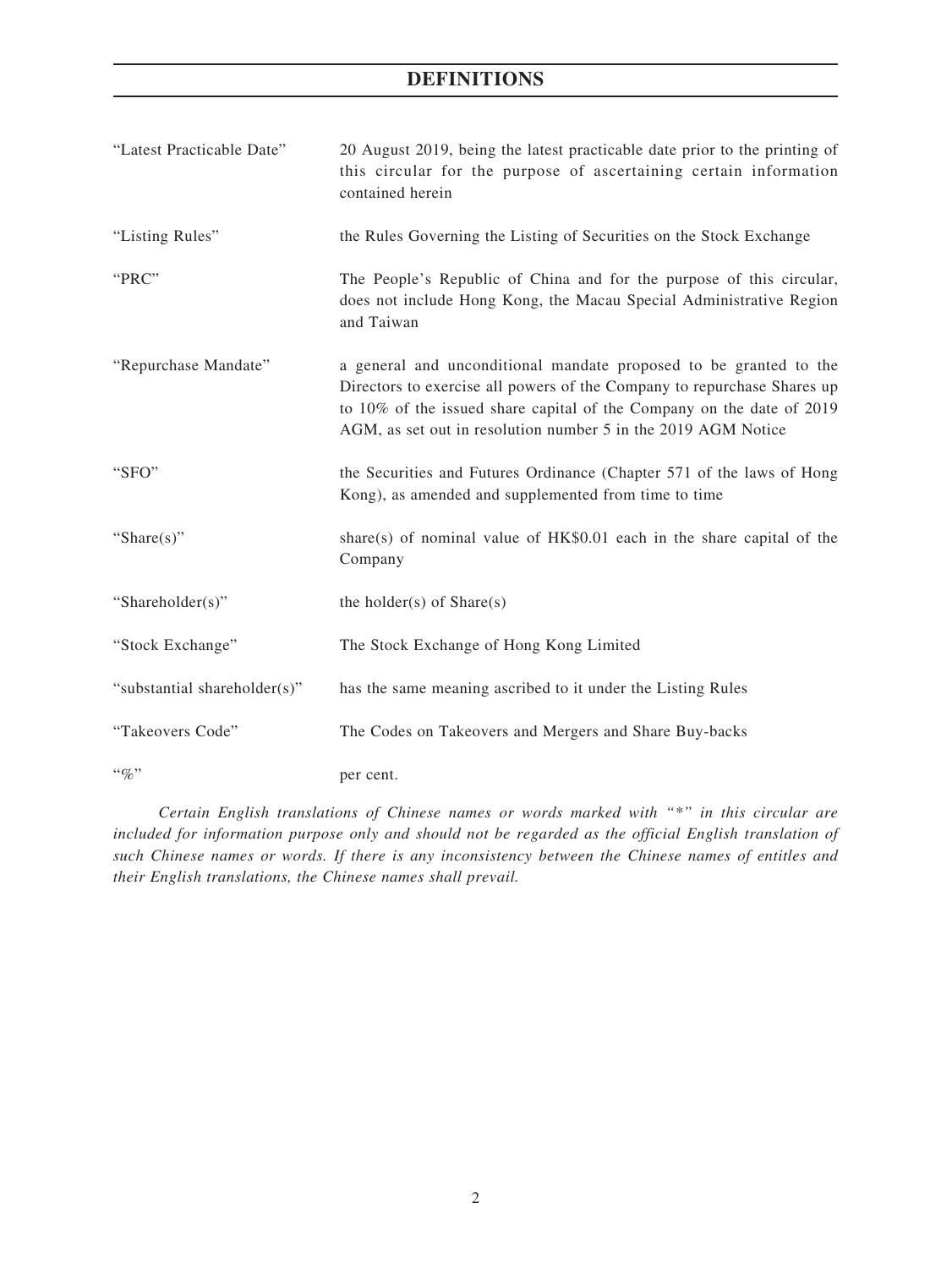

*(Incorporated in the Cayman Islands with limited liability)* **(Stock code: 1559)**

*Executive Directors: Registered Office:* Mr. Chen Zhenghua PO Box 2681 Mr. Cao Lei Cayman Islands

*Independent non-executive Directors: Head Office and Principal Place*  Prof. Lam Sing Kwong, Simon *of Business in Hong Kong:* Mr. Lum Pak Sum Unit 2801, 118 Connaught Road Mr. Gong Zhenzhi West

Mr. Zhang Fangbing Grand Cayman, KY1-1111 Mr. Wong Wa Cricket Square, Hutchins Drive

Hong Kong

27 August 2019

*To the Shareholders*

Dear Sir/Madam,

## **PROPOSALS FOR (1) ADOPTION OF AUDITED CONSOLIDATED FINANCIAL STATEMENTS AND REPORTS OF DIRECTORS AND AUDITORS, (2) RE-ELECTION OF RETIRING DIRECTORS, (3) RE-APPOINTMENT OF AUDITORS, (4) GENERAL MANDATES TO ISSUE AND REPURCHASE SHARES, AND NOTICE OF 2019 ANNUAL GENERAL MEETING**

#### **INTRODUCTION**

The purpose of this circular is to: (i) provide you with details of the proposed Issue Mandate, the proposed Repurchase Mandate and the extension of the Issue Mandate by addition thereto of the number of Shares repurchased pursuant to the Repurchase Mandate; (ii) set out an explanatory statement regarding the Repurchase Mandate; (iii) furnish you with details of the proposed re-election of Directors and auditors; and (iv) give you notice of the 2019 AGM.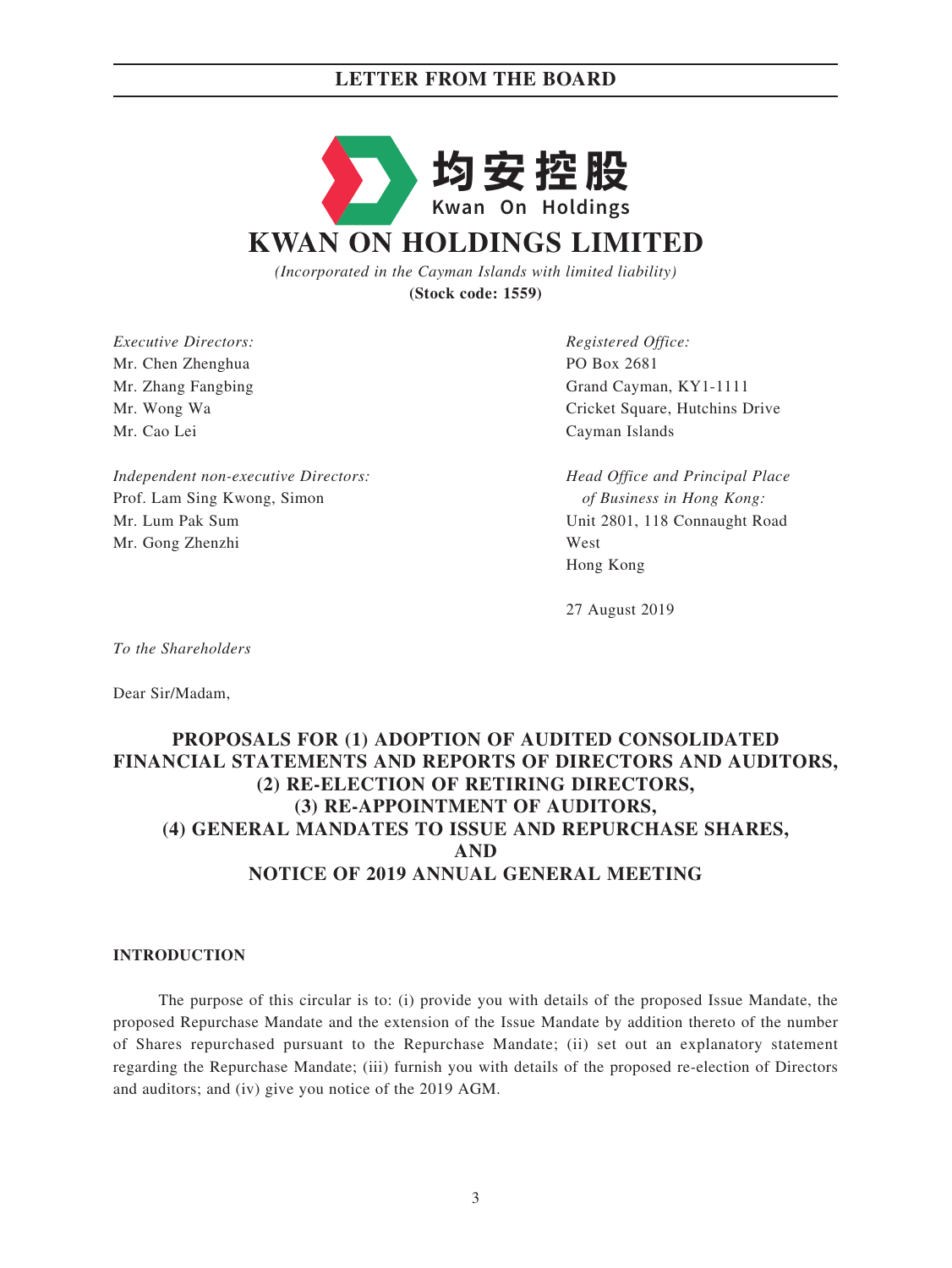## **RESOLUTION (1) ADOPTION OF THE AUDITED CONSOLIDATED FINANCIAL STATEMENTS AND THE REPORTS OF THE DIRECTORS AND THE AUDITORS FOR THE YEAR ENDED 31 MARCH 2019**

The audited consolidated financial statements of the Company for the year ended 31 March 2019 together with the Reports of the Directors and the Auditors, are set out in the 2019 Annual Report which was sent to the Shareholders on 30 July 2019. The 2019 Annual Report may be viewed and downloaded from the Company's website (www.kwanonconstruction.com) and the Hong Kong Exchanges and Clearing Limited's website (www.hkexnews.hk). The audited consolidated financial statements have been reviewed by the Audit Committee of the Company.

#### **RESOLUTION (2) RE-ELECTION OF RETIRING DIRECTORS**

The Board currently consists of seven Directors, namely Mr. Chen Zhenghua, Mr. Zhang Fangbing, Mr. Wong Wa, Mr. Cao Lei, Professor Lam Sing Kwong, Simon, Mr. Lum Pak Sum Mr. Gong Zhenzhi.

Pursuant to Article 83(3) of the Articles, the Directors shall have power from time to time and at any time to appoint any person as a Director either to fill a casual vacancy on the Board or as an addition to the existing Board. Any Director appointed by the Board to fill a casual vacancy shall hold office only until the first general meeting of members after his appointment and be subject to re-election at such meeting and any Director appointed by the Board as an addition to the existing Board shall hold office only until the next following annual general meeting of the Company and shall then be eligible for reelection.

Pursuant to article 84 of the Articles, at each annual general meeting one-third of the Directors for the time being (or if their number is not a multiple of three, the number nearest to but not less than onethird) shall retire from office by rotation provided that every Director shall be subject to retirement at annual general at least once every three years. Any Director appointed by the Board pursuant to Article 83(3) shall not be taken into account in determining which particular Directors or the number of Directors who are to retire by rotation.

Accordingly, Mr. Chen Zhenghua, Mr. Zhang Fangbing and Mr. Wong Wa shall retire at the 2019 AGM and being eligible, offer themselves for re- election.

The biographical details of above mentioned Directors proposed to be re-elected at the 2019 AGM are set out in Appendix II to this circular.

The re-election of Directors has been reviewed by the Nomination Committee of the Company which recommended to the Board that the re-election be proposed for Shareholders' approval at the 2019 AGM. The Nomination Committee has also assessed the independence of all the Independent Nonexecutive Directors ("**INEDs**"). All the INEDs of the Company satisfy the Independence Guidelines set out in Rule 3.13 of the Listing Rules and have provided to the Company an annual written confirmation of his independence.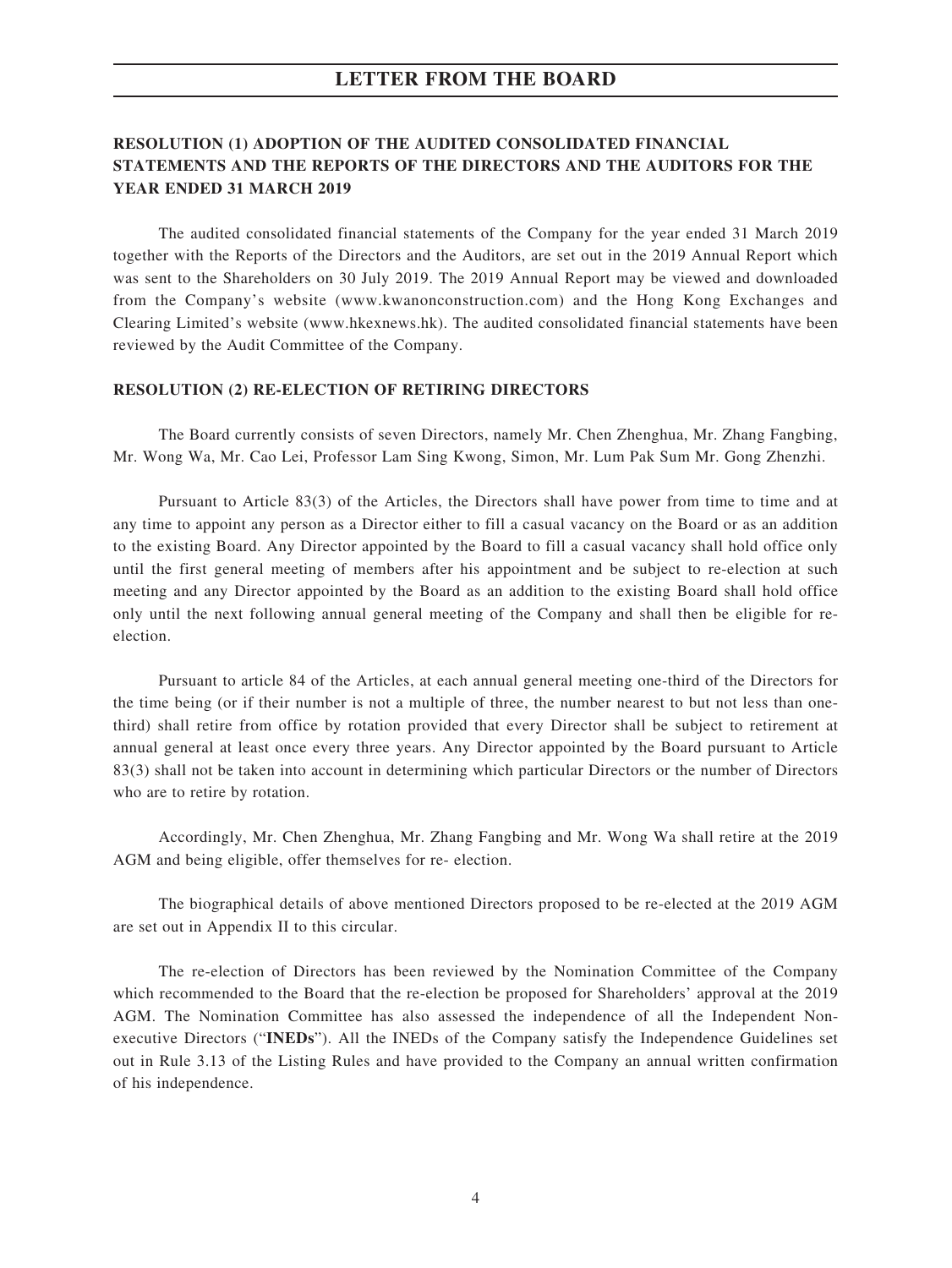#### **RESOLUTION (3) RE-APPOINTMENT OF THE AUDITORS**

SHINEWING (HK) CPA Limited, will retire as the auditors of the Company at the 2019 AGM and, being eligible, offer themselves for re-appointment.

The Board, upon the recommendation of the Audit Committee of the Board, proposed to re-appoint SHINEWING (HK) CPA Limited as the auditors of the Company and to hold office until the conclusion of the 2020 annual general meeting of the Company.

#### **RESOLUTION (4) GENERAL MANDATE TO ISSUE SHARES**

The Company's existing mandate to issue Shares was approved by its then Shareholders on 3 September 2018. On 2 July 2019, 220,000,000 Shares had been allotted and issued according to the subscription agreement entered into on 3 June 2019 at a price of HK\$0.485 per Share pursuant to the general mandate to issue Shares granted at the last annual general meeting. Accordingly, the company's existing mandate to issue Shares was fully exercised by the Directors during the year. At the 2019 AGM, an ordinary resolution will be proposed to grant to the Directors new general and unconditional mandate to allot, issue and otherwise deal with Shares of up to 20% of the aggregate nominal amount of the issued share capital of the Company as at the date of the passing of the proposed resolution.

In addition, a separate ordinary resolution will be proposed at the 2019 AGM to add to the Issue Mandate those Shares repurchased by the Company pursuant to the Repurchase Mandate (if so granted to the Directors at the 2019 AGM).

The Directors have no present intention to exercise the Issue Mandate or the Repurchase Mandate (if granted to the Directors at the 2019 AGM).

The Issue Mandate allows the Company to allot, issue and otherwise deal with Shares only during the period ending on the earliest of (i) the conclusion of the 2020 annual general meeting of the Company; (ii) the date by which the 2020 annual general meeting of the Company is required to be held by the Articles of Association or the laws of the Cayman Islands; or (iii) the date upon which such authority is revoked or varied by an ordinary resolution of the Shareholders in a general meeting of the Company (the "**Relevant Period**").

As at the Latest Practicable Date, the issued share capital of the Company comprised 1,320,000,000 Shares. Subject to the passing of the relevant resolution to approve the Issue Mandate and on the basis that no further Shares are allotted and issued or repurchased prior to the date of the 2019 AGM, the Directors would be authorised to allot, issue and otherwise deal with a maximum of 264,000,000 new Shares under the Issue Mandate, representing 20% of the aggregate nominal amount of the share capital of the Company as at the date of the 2019 AGM.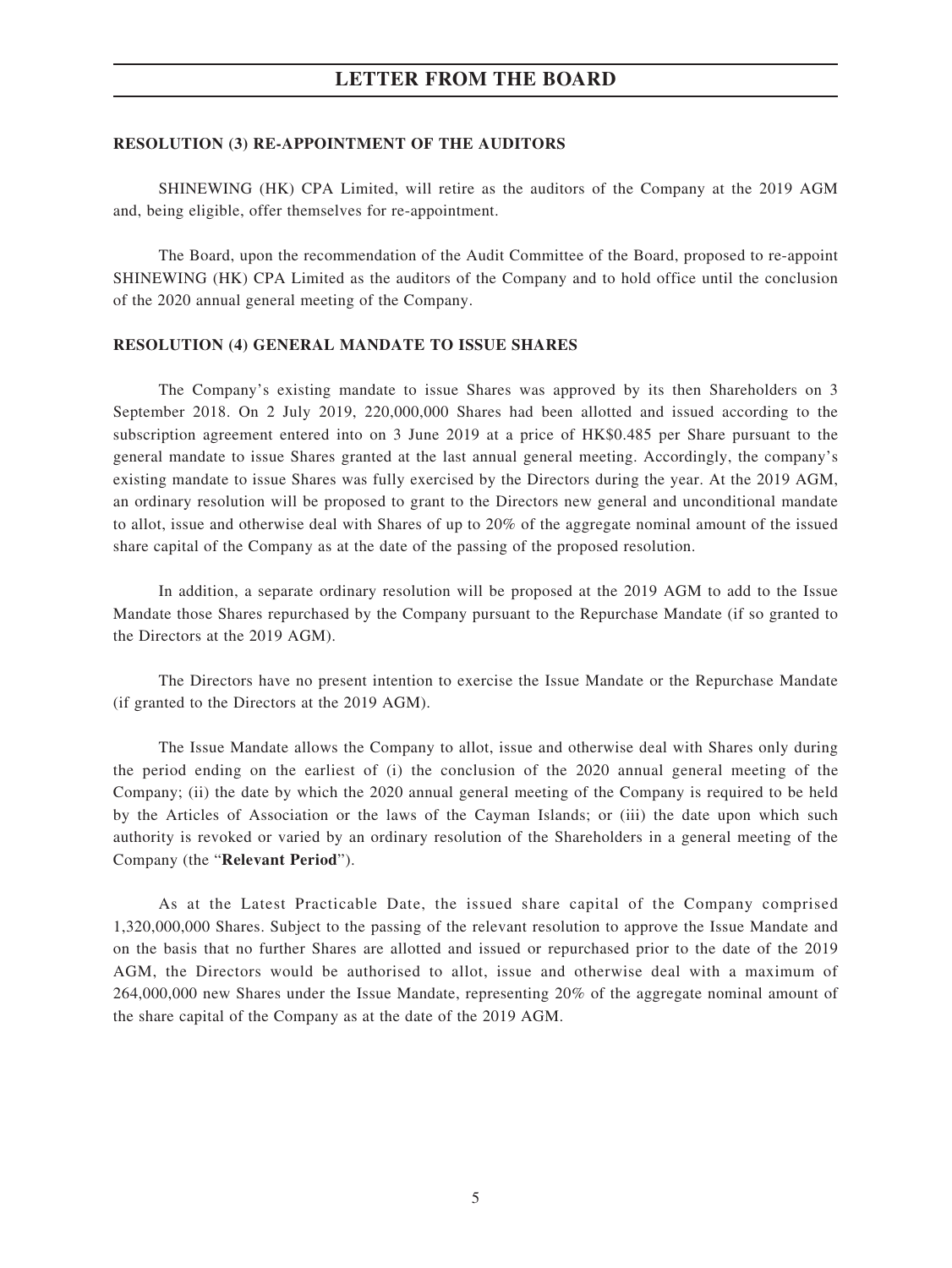#### **RESOLUTION (5) GENERAL MANDATE TO REPURCHASE SHARES**

The Company's existing mandate to repurchase Shares was approved by it then Shareholders on 3 September 2018. Unless otherwise renewed, the existing mandate to repurchase Shares will lapse at the conclusion of the 2019 AGM.

At the 2019 AGM, an ordinary resolution will be proposed to grant to the Directors new general and unconditional mandate to repurchase Shares of up to 10% of the aggregate nominal amount of the issued share capital of the Company as at the date of the passing of the proposed resolution. The Repurchase Mandate allows the Company to make purchases only during the Relevant Period.

As at the Latest Practicable Date, the issued share capital of the Company comprised 1,320,000,000 Shares. Subject to the passing of the relevant resolution to approve the Repurchase Mandate and on the basis that no further Shares are allotted and issued or repurchased prior to the date of the 2019 AGM, the Company would be allowed to repurchase a maximum of 132,000,000 Shares under the Repurchase Mandate, representing 10% of the aggregate nominal amount of the share capital of the Company as at the date of the 2019 AGM.

An explanatory statement required to be sent to the Shareholders under the Listing Rules is set out in Appendix I to this circular to provide the requisite information regarding the Repurchase Mandate to the Shareholders.

#### **2019 AGM AND PROXY ARRANGEMENT**

A notice convening the 2019 AGM to be held at 27/F, Bauhinia Room, Island Pacific Hotel, 152 Connaught Road West, Hong Kong on 25 September 2019 (Wednesday) at 3:00 p.m. is set out on page 17 to 21 of this circular.

Pursuant to Rule 13.39(4) of the Listing Rules, any vote of Shareholders at a general meeting must be taken by poll except where the chairman, in good faith, decides to allow a resolution which relates purely to a procedural or administrative matter to be voted on by a show of hands.

A form of proxy for use by Shareholders at the 2019 AGM is enclosed with this circular. Whether or not you intend to attend and vote at the 2019 AGM in person, you are requested to complete and return the enclosed form of proxy in accordance with the instructions printed thereon and return it to the Company's branch share registrar and transfer office in Hong Kong, Tricor Investor Services Limited at Level 54, Hopewell Centre, 183 Queen's Road East, Hong Kong as soon as possible but in any event not less than 48 hours before the time appointed for the holding of the 2019 AGM or any adjournment thereof (as the case may be). Completion and return of the form of proxy will not preclude you from subsequently attending and voting at the 2019 AGM or any adjournment thereof (as the case may be) should you so desire, and in such event, the form of proxy shall be deemed to be revoked.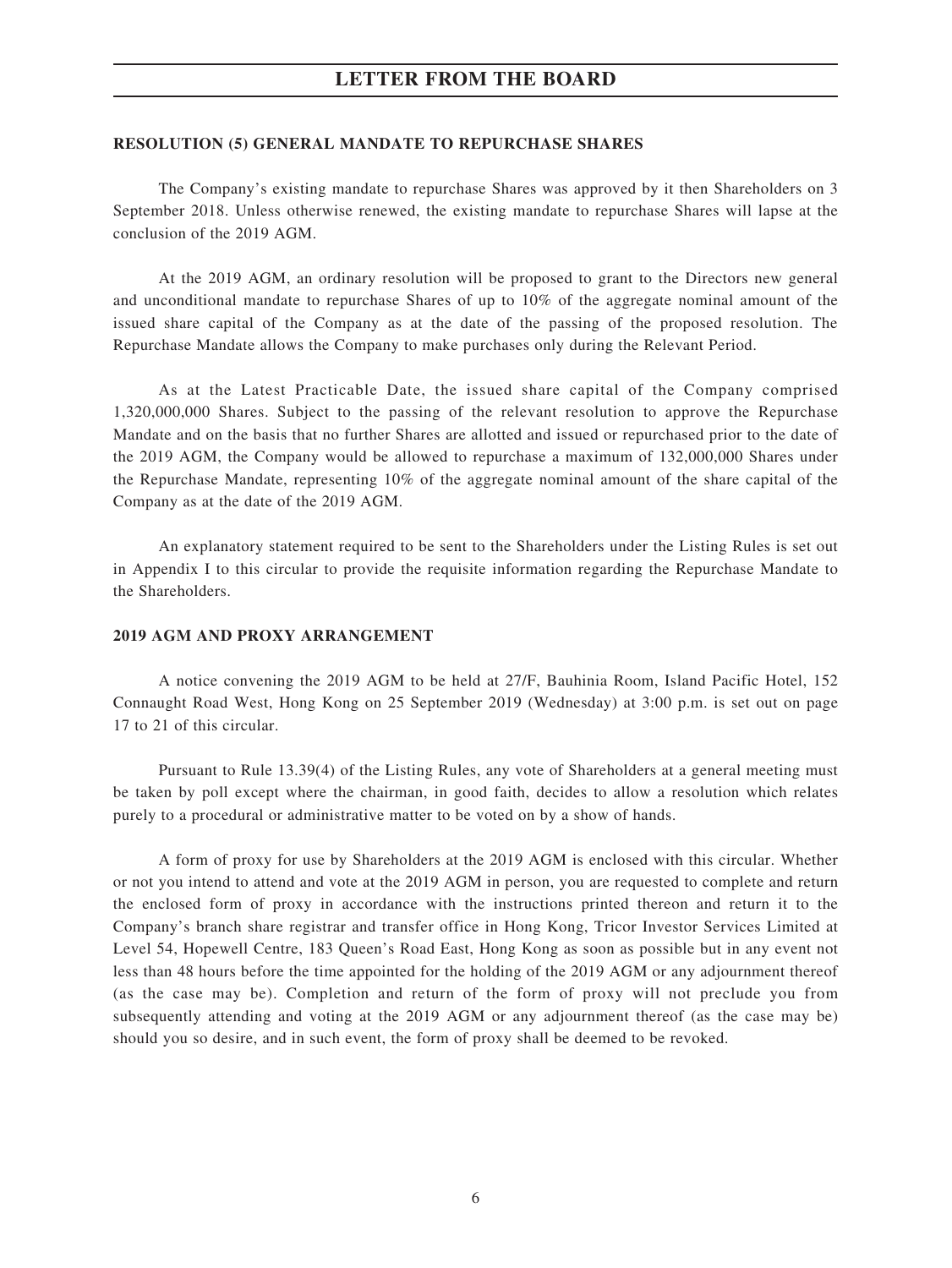#### **CLOSURE OF REGISTER OF MEMBERS**

The register of members of the Company for the 2019 AGM will be closed from 19 September 2019 to 25 September 2019, both days inclusive, during which no transfer of Shares will be registered. In order to qualify for attending and voting at the 2019 AGM or any adjournment thereof, all transfers of Shares accompanied by the relevant share certificates and transfer forms must be lodged with the Company's Hong Kong branch share registrar and transfer office, Tricor Investor Services Limited, at Level 54, Hopewell Centre, 183 Queen's Road East, Hong Kong not later than 4:30 p.m. on 19 September 2019.

#### **RECOMMENDATION**

At the 2019 AGM, ordinary resolutions will be proposed to approve, among other matters, the granting of general mandates to issue and repurchase Shares, the re-election of retiring Directors and the re-appointment of auditors.

The Directors believe that the proposed grant of the Issue Mandate and the Repurchase Mandate, the re-election of Directors and the re-appointment of the auditors are in the best interests of the Company and the Shareholders. The Directors believe that an exercise of the Issue Mandate will enable the Company to take advantage of market conditions to raise additional capital for the Company. The Repurchase Mandate may, depending on market conditions and funding arrangements at the time, lead to an enhancement of the net asset value per Share and/or earnings per Share and will only be exercised when the Directors believe that such repurchase of Shares will benefit the Company and the Shareholders. An exercise of the Repurchase Mandate in full may have a material adverse impact on the working capital and/or gearing position of the Company. The Directors do not, however, intend to make any repurchase in circumstances that would have a material adverse impact on the working capital requirements or the gearing levels of the Company. Accordingly, the Directors recommend that Shareholders vote in favour of all resolutions to be proposed at the 2019 AGM.

#### **RESPONSIBILITY OF DIRECTORS**

This circular, for which the Directors collectively and individually accept full responsibility, includes particulars given in compliance with the Listing Rules for the purpose of giving information with regard to the Company. The Directors, having made all reasonable enquiries, confirm that to the best of their knowledge and belief the information contained in this circular is accurate and complete in all material respects and not misleading or deceptive, and there are no other matters the omission of which would make any statement herein or this circular misleading.

#### **GENERAL INFORMATION**

Your attention is drawn to the additional information set out in the appendices to this circular.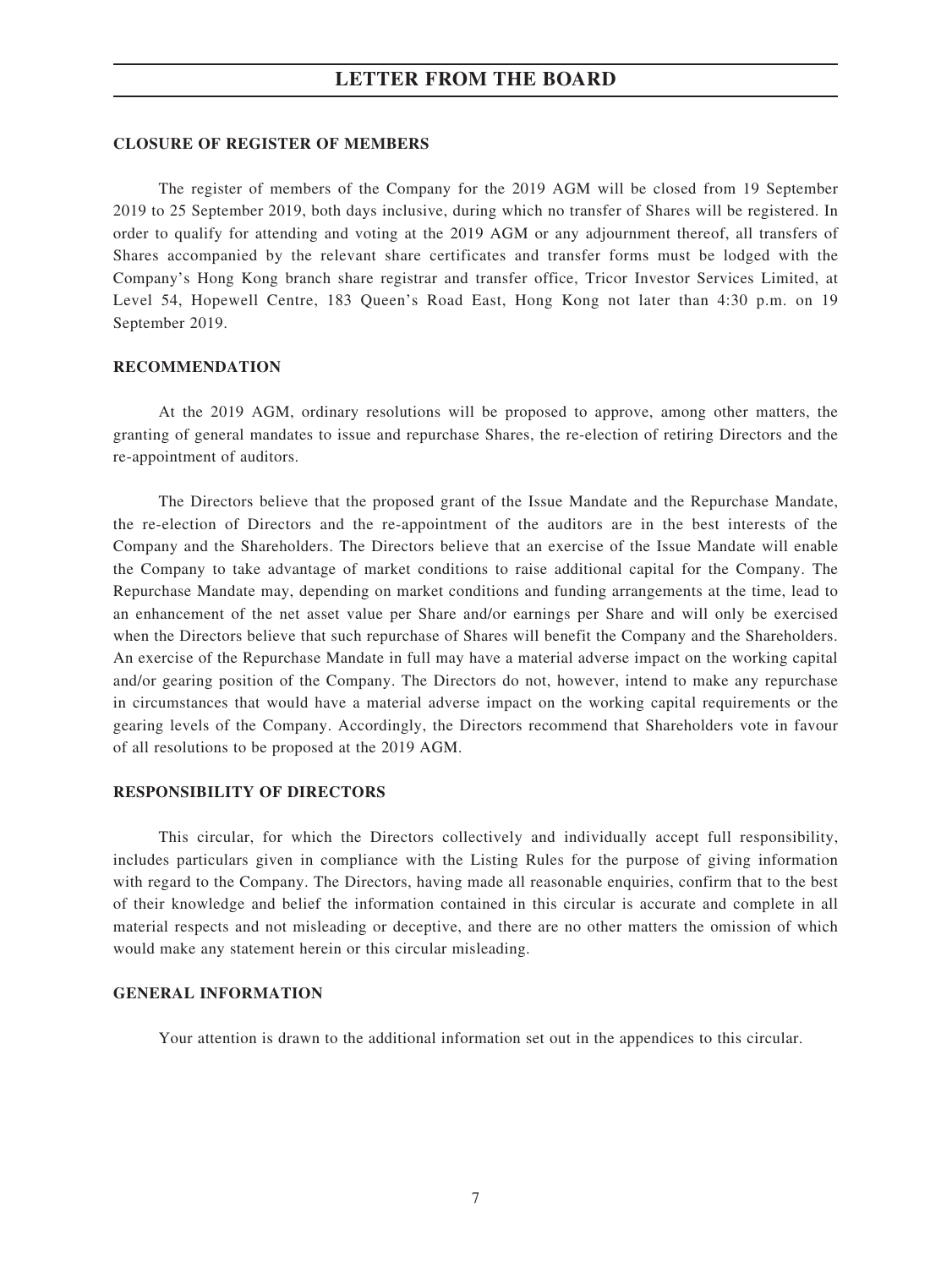### **LANGUAGE**

The English text of this circular shall prevail over the Chinese text for the purpose of interpretation.

> By Order of the Board **Kwan On Holdings Limited Chen Zhenghua** *Chairman*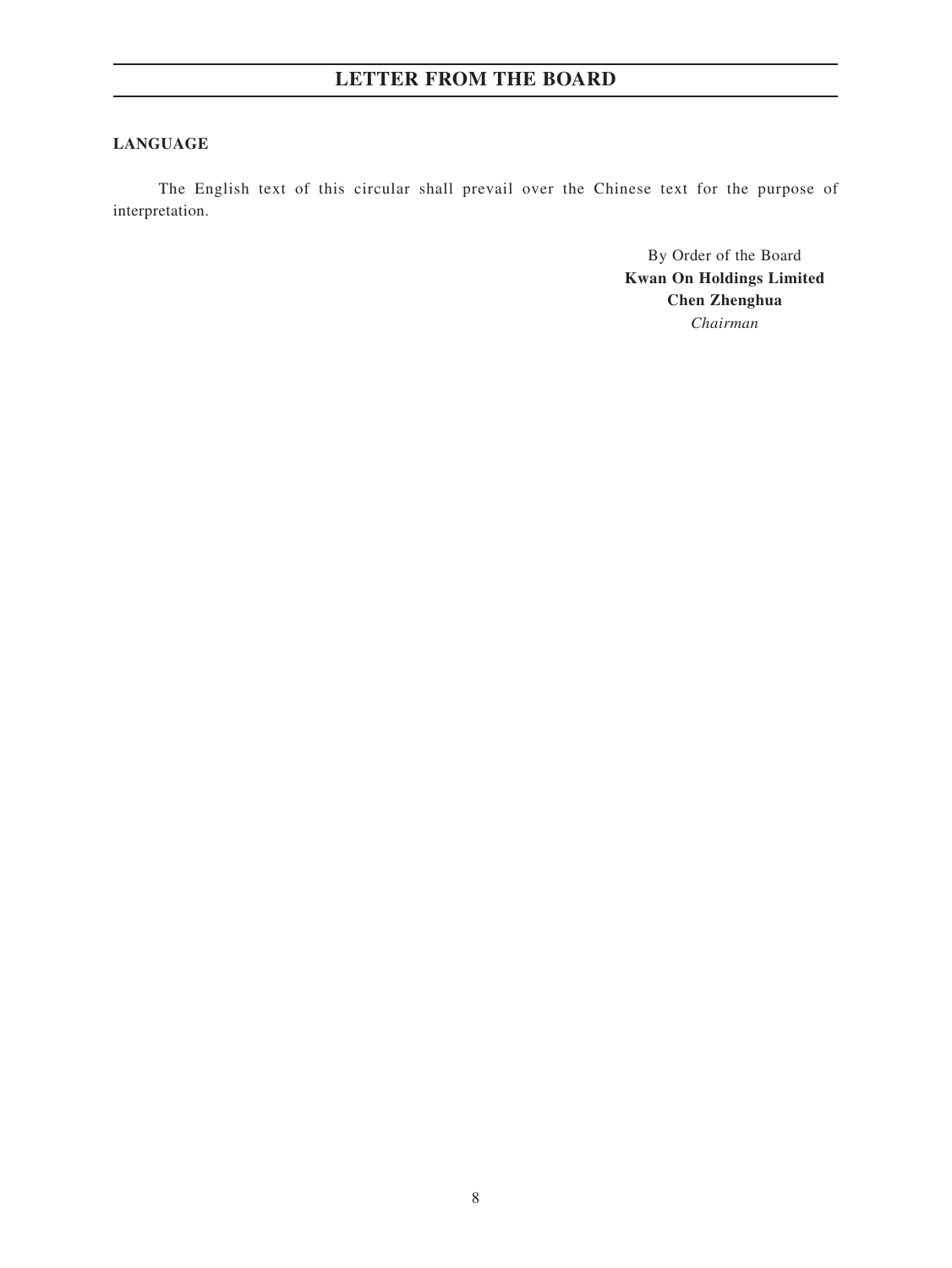This appendix serves as an explanatory statement as required under the Listing Rules to provide the requisite information to Shareholders for consideration of the Repurchase Mandate pursuant to the Listing Rules.

#### **1. SHARE CAPITAL**

As at the Latest Practicable Date, the issued share capital of the Company comprised 1,320,000,000 Shares. Subject to the passing of the relevant resolution to approve the Repurchase Mandate and on the basis that no further Shares are allotted and issued or repurchased between the Latest Practicable Date and the date of 2019 AGM, the Company will be allowed to repurchase a maximum of 132,000,000 Shares during the Relevant Period.

#### **2. SOURCE OF FUNDS**

The Directors propose that the repurchase of Shares under the Repurchase Mandate would be financed from the Company's internal resources.

In repurchasing the Shares, the Company may only apply funds which are legally available for such purposes in accordance with the constitutive documents of the Company, the Listing Rules and the applicable laws and regulations of the Cayman Islands. The Company will not purchase the Shares for a consideration other than cash or for settlement otherwise than in accordance with the trading rules of the Stock Exchange from time to time.

### **3. REASONS FOR SHARE REPURCHASE**

Although the Directors have no present intention of exercising the proposed Repurchase Mandate, the Directors believe that the flexibility afforded by the proposed Repurchase Mandate would be beneficial to the Company and the Shareholders. An exercise of the Repurchase Mandate may, depending on market conditions at the time, lead to an enhancement of the net asset value and/or earnings per Share and will only be made when the Directors believe that repurchase of Shares will benefit the Company and Shareholders as a whole. The number of Shares to be repurchased on any occasion and the price and other terms on which the same are repurchased will be decided by the Directors at the relevant time, having regard to the circumstances then pertaining.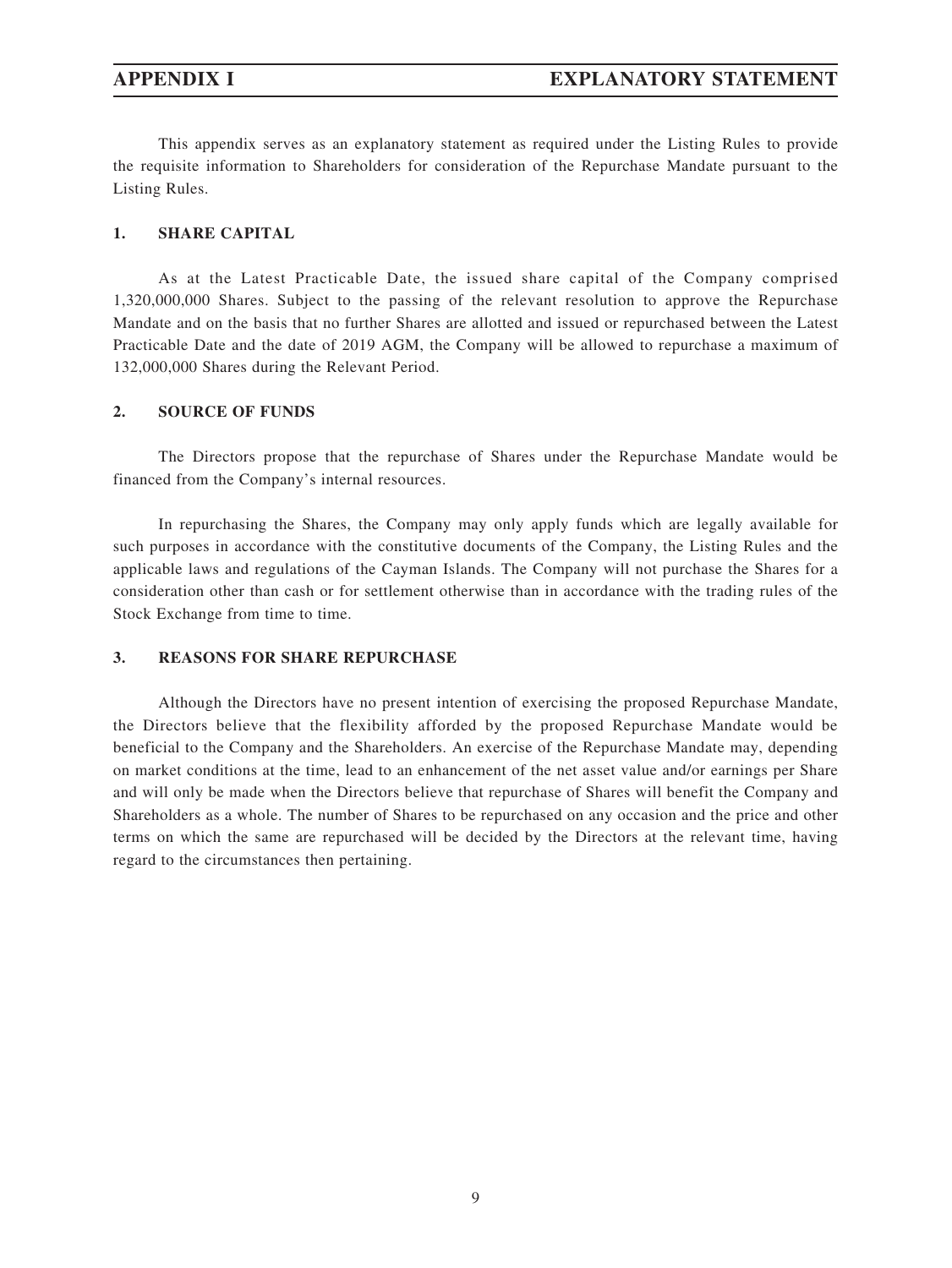### **4. SHARE PRICES**

The highest and lowest prices at which the Shares have traded on the Stock Exchange during each of the previous twelve months (up to the Latest Practicable Date) were as follows:

|                                        | <b>Shares Price</b> |        |
|----------------------------------------|---------------------|--------|
|                                        | <b>Highest</b>      | Lowest |
|                                        | HK\$                | HK\$   |
| 2018                                   |                     |        |
|                                        | 0.79                | 0.58   |
| August                                 |                     |        |
| September                              | 0.69                | 0.51   |
| October                                | 0.7                 | 0.57   |
| November                               | 0.67                | 0.51   |
| December                               | 0.55                | 0.5    |
| 2019                                   |                     |        |
| January                                | 0.52                | 0.5    |
| February                               | 0.53                | 0.475  |
| March                                  | 0.56                | 0.39   |
| April                                  | 0.71                | 0.56   |
| May                                    | 0.7                 | 0.58   |
| June                                   | 0.65                | 0.53   |
| July                                   | 0.54                | 0.49   |
| August (up to Latest Practicable Date) | 0.49                | 0.435  |

#### **5. UNDERTAKING**

The Directors have undertaken to the Stock Exchange that, so far as the same may be applicable, they will exercise the powers of the Company to make repurchases pursuant to the Repurchase Mandate and in accordance with the Listing Rules and the applicable laws of the Cayman Islands.

#### **6. EFFECT OF THE TAKEOVERS CODE**

If as a result of a repurchase of Shares pursuant to the Repurchase Mandate, a Shareholder's proportionate interest in the voting rights of the Company increases, such increase will be treated as an acquisition for the purposes of the Takeovers Code. As a result, a Shareholder, or a group of Shareholders acting in concert (as defined in the Takeovers Code), depending on the level of increase of the shareholder's interest, could obtain or consolidate control of the Company and become obliged to make a mandatory offer in accordance with Rules 26 of the Takeovers Code.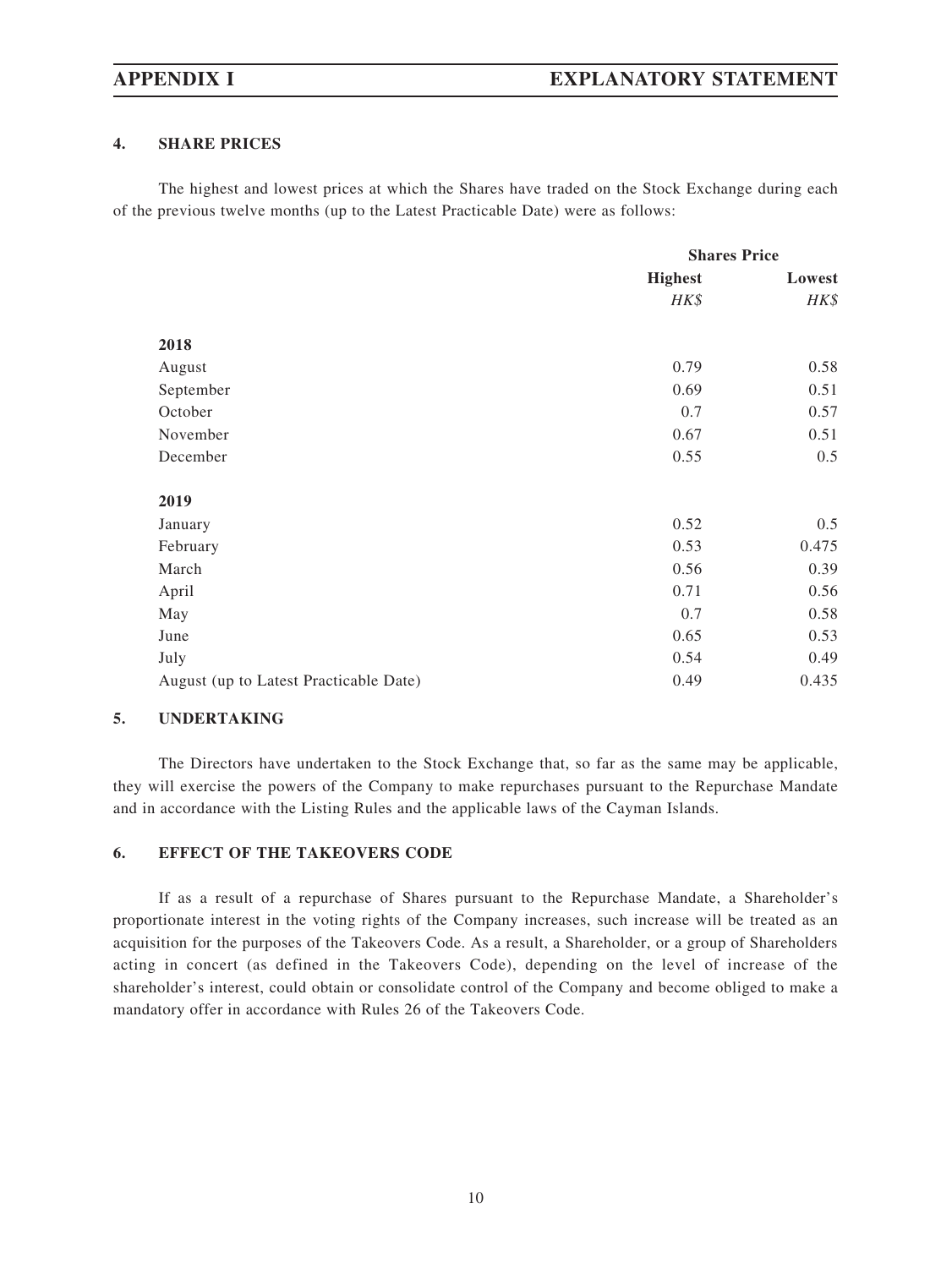As at the Latest Practicable Date, the following persons and entities had interests representing 5% or more of the issued share capital of the Company:

|                                                                                                                              |                    |                                                   | Approximate percentage<br>of total issued Shares<br>As at If Repurchase |                                           |
|------------------------------------------------------------------------------------------------------------------------------|--------------------|---------------------------------------------------|-------------------------------------------------------------------------|-------------------------------------------|
| <b>Name</b>                                                                                                                  | <b>Shares</b> held | Nature of<br>interest                             | the Latest<br>Practicable<br>Date                                       | <b>Mandate</b><br>is exercised<br>in full |
| Sino Coronet Group<br>Limited                                                                                                | 248,000,000        | Beneficial owner<br>(Note 1)                      | 18.79                                                                   | 20.88                                     |
| Jiangsu Province<br><b>Construction Engineering</b><br>Group Company Limited<br>江蘇省建築工程集團<br>有限公司("Jiangsu<br>Construction") | 248,000,000        | Interest of controlled<br>corporation<br>(Note 1) | 18.79                                                                   | 20.88                                     |
| Greenland City Investment<br>Group Company Limited<br>綠地城市投資集團<br>有限公司                                                       | 248,000,000        | Interest of controlled<br>corporation<br>(Note 1) | 18.79                                                                   | 20.88                                     |
| Jiangsu Huayuan<br><b>Investment Group</b><br>Company Limited<br>江蘇華遠投資集團<br>有限公司<br>("Jiangsu Huayuan")                     | 248,000,000        | Interest of controlled<br>corporation<br>(Note 1) | 18.79                                                                   | 20.88                                     |
| Greenland Holding Group<br>Company Limited<br>綠地控股集團有限公司<br>("Greenland Holding")                                            | 248,000,000        | Interest of controlled<br>corporation<br>(Note 1) | 18.79                                                                   | 20.88                                     |
| Greenland Holding Group<br><b>Shares Company Limited</b><br>綠地控股集團股份<br>有限公司("Greenland<br>Holdings")                        | 248,000,000        | Interest of controlled<br>corporation<br>(Note 1) | 18.79                                                                   | 20.88                                     |
| Mr. Chen Zhenghua<br>陳正華 ("Mr. Chen")                                                                                        | 248,000,000        | Interest of controlled<br>corporation<br>(Note 1) | 18.79                                                                   | 20.88                                     |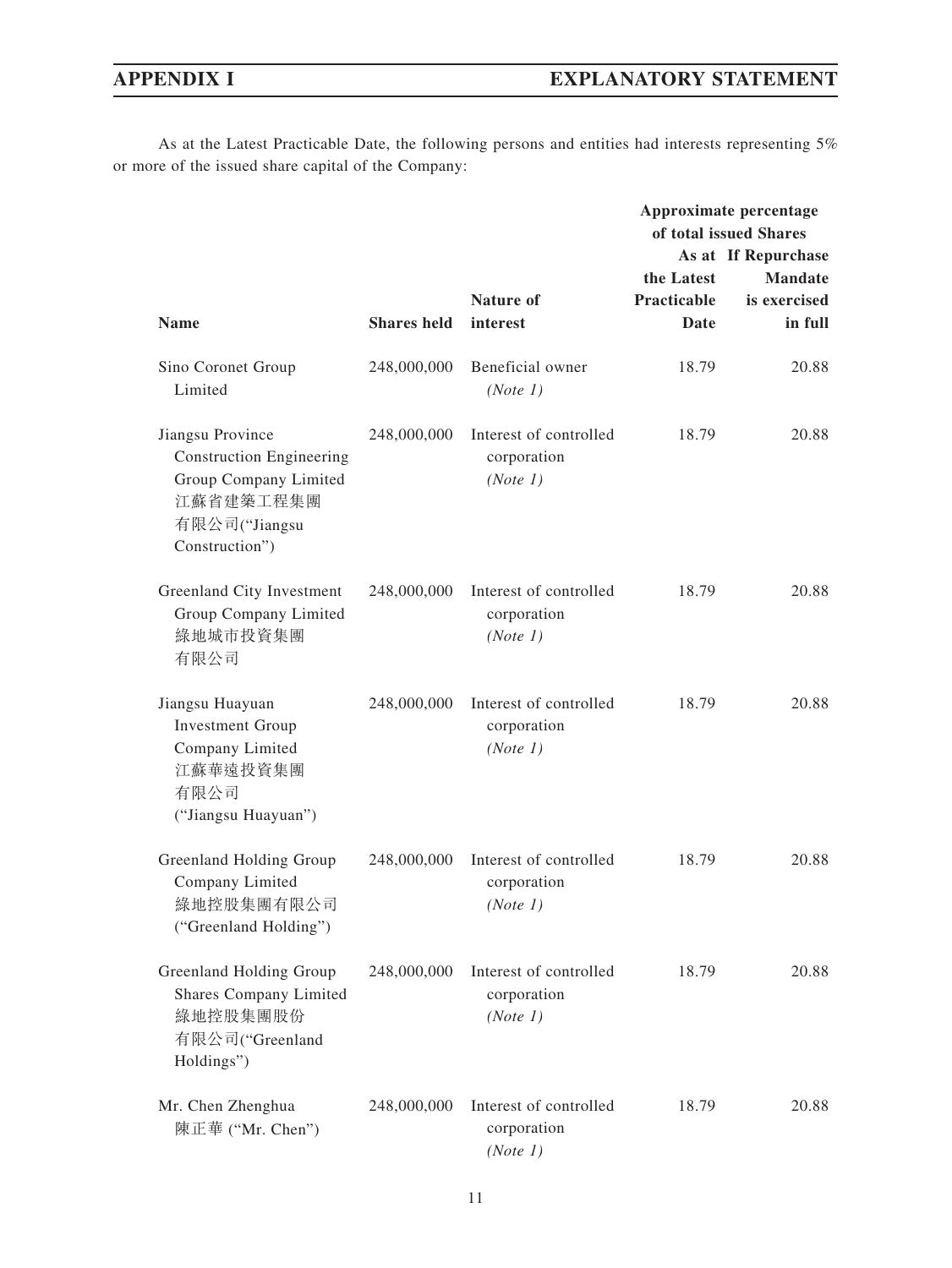## **APPENDIX I EXPLANATORY STATEMENT**

|                                          |                    |                                                   | Approximate percentage |                        |
|------------------------------------------|--------------------|---------------------------------------------------|------------------------|------------------------|
|                                          |                    |                                                   |                        | of total issued Shares |
|                                          |                    |                                                   |                        | As at If Repurchase    |
|                                          |                    |                                                   | the Latest             | <b>Mandate</b>         |
|                                          |                    | Nature of                                         | <b>Practicable</b>     | is exercised           |
| <b>Name</b>                              | <b>Shares</b> held | interest                                          | Date                   | in full                |
| Rosy Height Holdings<br>Limited          | 66,000,000         | Beneficial owner<br>(Note 2)                      | 5.00                   | 5.56                   |
| Gorgeous Holding<br>Limited              | 66,000,000         | Interest of controlled<br>corporation<br>(Note 2) | 5.00                   | 5.56                   |
| New York Private<br><b>Trust Company</b> | 66,000,000         | Interest of controlled<br>corporation<br>(Note 2) | 5.00                   | 5.56                   |
| Splendid Horizon Limited                 | 220,000,000        | Beneficial owner<br>(Note 3)                      | 16.67                  | 18.52                  |
| Li Guosheng                              | 220,000,000        | Interest of controlled<br>corporation<br>(Note 3) | 16.67                  | 18.52                  |
| He Guangping                             | 220,000,000        | Interest of controlled<br>corporation<br>(Note 3) | 16.67                  | 18.52                  |
|                                          | 1,720,000          | Beneficial owner                                  | 0.13                   | 0.14                   |

*Notes:*

1. The 248,000,000 Shares were held by Sino Coronet Group Limited. Sino Coronet Group Limited is a wholly-owned subsidiary of Jiangsu Construction, which is beneficially owned as to 50% by Greenland City Investment Group Co., Ltd. (綠地城市投資集團有限公司) ("**Greenland City Investment**"), as to 35% by Jiangsu Huayuan Investment Group Co. Ltd. (江蘇華遠投資集團有限公司) ("**Jiangsu Huayuan**") and as to 15% by Nanking City Development Holdings Investment Partnership (Limited Partnership) (南京城開股權投資合夥企業(有限合夥)) ("**Nanking City Development**"). Nanking City Development are owned by independent third parties.

Greenland City Investment is owned as to 94.74% by Greenland Holdings Group Co., Ltd. (綠地控股集團有限公 司) ("**Greenland Group**"), which is in turn wholly-owned by Greenland Holdings Group Stock Co., Ltd.(綠地控股 集團股份有限公司) ("**Greenland Holdings**").

Jiangsu Huayuan is owned as to 89.3% by Mr. Chen Zhenhua ("**Mr. Chen**"), chairman of the Board and an executive Director and 10.7% by Jiangsu Province City Development Investment Co., Ltd. (江蘇省城開投資有限 公司) ("**Jiangsu City Development**"), which is owned as to approximately 45.17% by Mr. Chen.

Accordingly, Jiangsu Construction, Jiangsu Huayuan, Mr. Chen, Greenland City Investment, Greenland Group and Greenland Holdings are deemed to be interested in such 248,000,000 shares.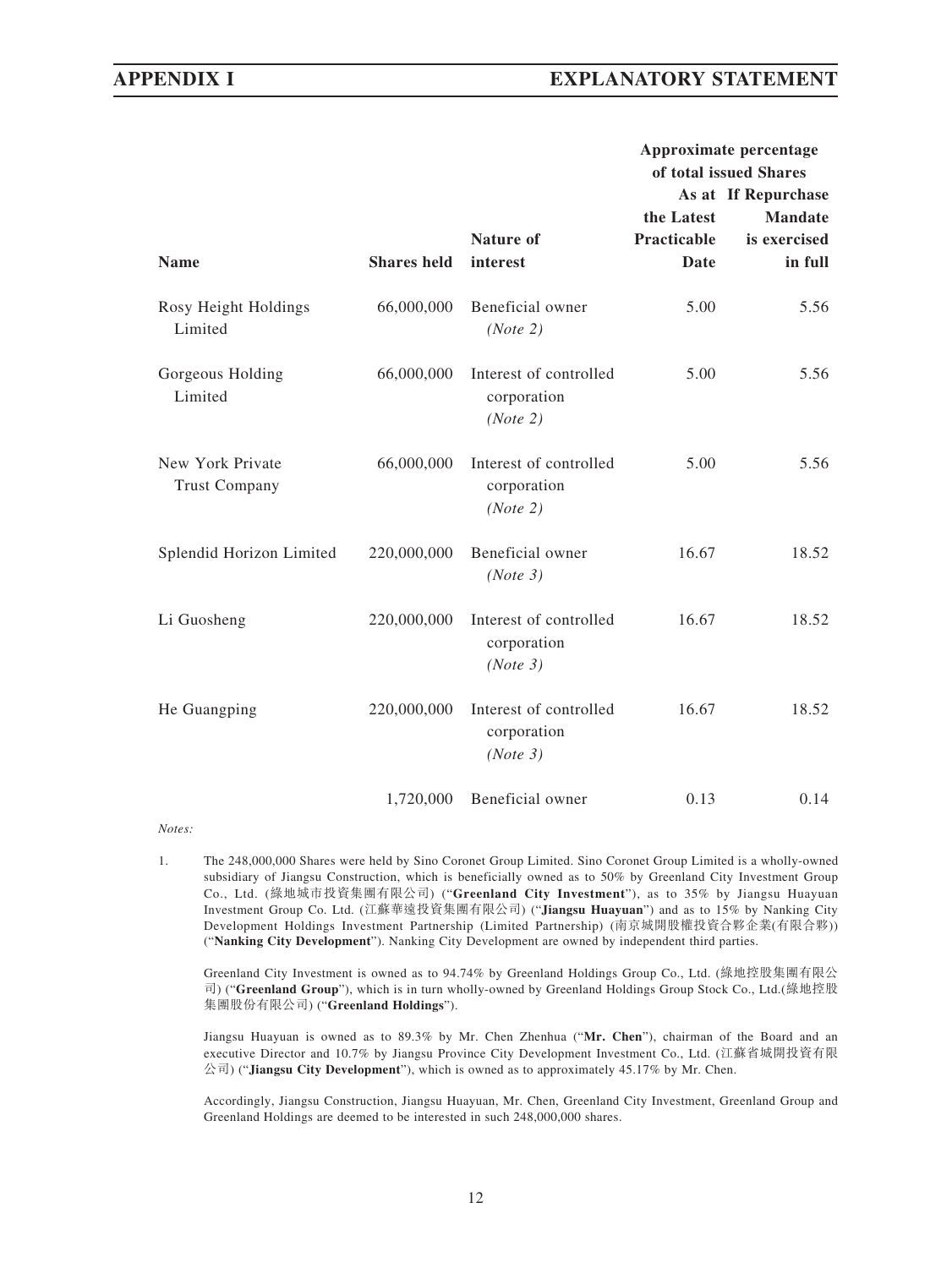- 2. The 66,000,000 Shares were held by Rosy Height, which is wholly-owned by Gorgeous Holding Limited ("**Gorgeous Holding**") and Gorgeous Holding is wholly owned by New York Private Trust Company ("**NY Private Trust**"). Accordingly, Gorgeous Holding and NY Private Trust are deemed to be interested in such 66,000,000 Shares.
- 3. The 220,000,000 Shares were held by Splendid Horizon Limited. Splendid Horizon Limited is owned as to 50% by Mr. He Guangping and as to 50% by Mr. Li Guosheng. Accordingly, Mr. He Guangping and Mr. Li Guosheng Trust are deemed to be interested in such 220,000,000 Shares.

Based on such interests and assuming that there is no change in the number of the Shares in issue after the Latest Practicable Date, in the event that the Directors exercised in full the power to buy-back Shares which is proposed to be granted at the 2019 AGM, the percentage interest of each of abovementioned persons and entities will not give rise to any obligation to make a mandatory offer under rule 26 of the Takeovers Code.

The Directors will not repurchase the Shares if the repurchase would result in the number of the listed securities which are in the hands of the public falling below 25%, being the relevant minimum prescribed percentage for the Company as required by the Stock Exchange.

## **7. DISCLOSURE OF INTERESTS OF DIRECTORS, THEIR ASSOCIATES AND CONNECTED PERSONS**

- (i) As at the Latest Practicable Date, none of the Directors nor, to the best of their respective knowledge and belief and having made all reasonable enquiries, their close associates (as defined under the Listing Rules), have any present intention, if the Repurchase Mandate is approved by the Shareholders and is exercised, to sell any Shares to the Company or any of its subsidiaries under the Repurchase Mandate.
- (ii) As at the Latest Practicable Date, no core connected person (as defined in the Listing Rules) of the Company has notified the Company that he/she/it has a present intention to sell any Shares in the event that the Repurchase Mandate is approved by the Shareholders.

### **8. MATERIAL ADVERSE CHANGE**

As compared with the financial position of the Company as at 31 March 2019 (being the date to which the latest audited accounts of the Company have been made up), the Directors consider that there would not be a material adverse impact on the working capital and on the gearing position of the Company in the event that the proposed repurchases were to be carried out in full during the proposed repurchase period.

The Directors do not propose to exercise the Repurchase Mandate to such extent as would, in the circumstances, have a material adverse effect on the working capital of the Company or the gearing position which in the opinion of the Directors are from time to time appropriate for the Company.

### **9. SHARE REPURCHASE MADE BY THE COMPANY**

The Company had not purchased any of the Shares (whether on the Stock Exchange or otherwise) in the twelve months preceding the Latest Practicable Date.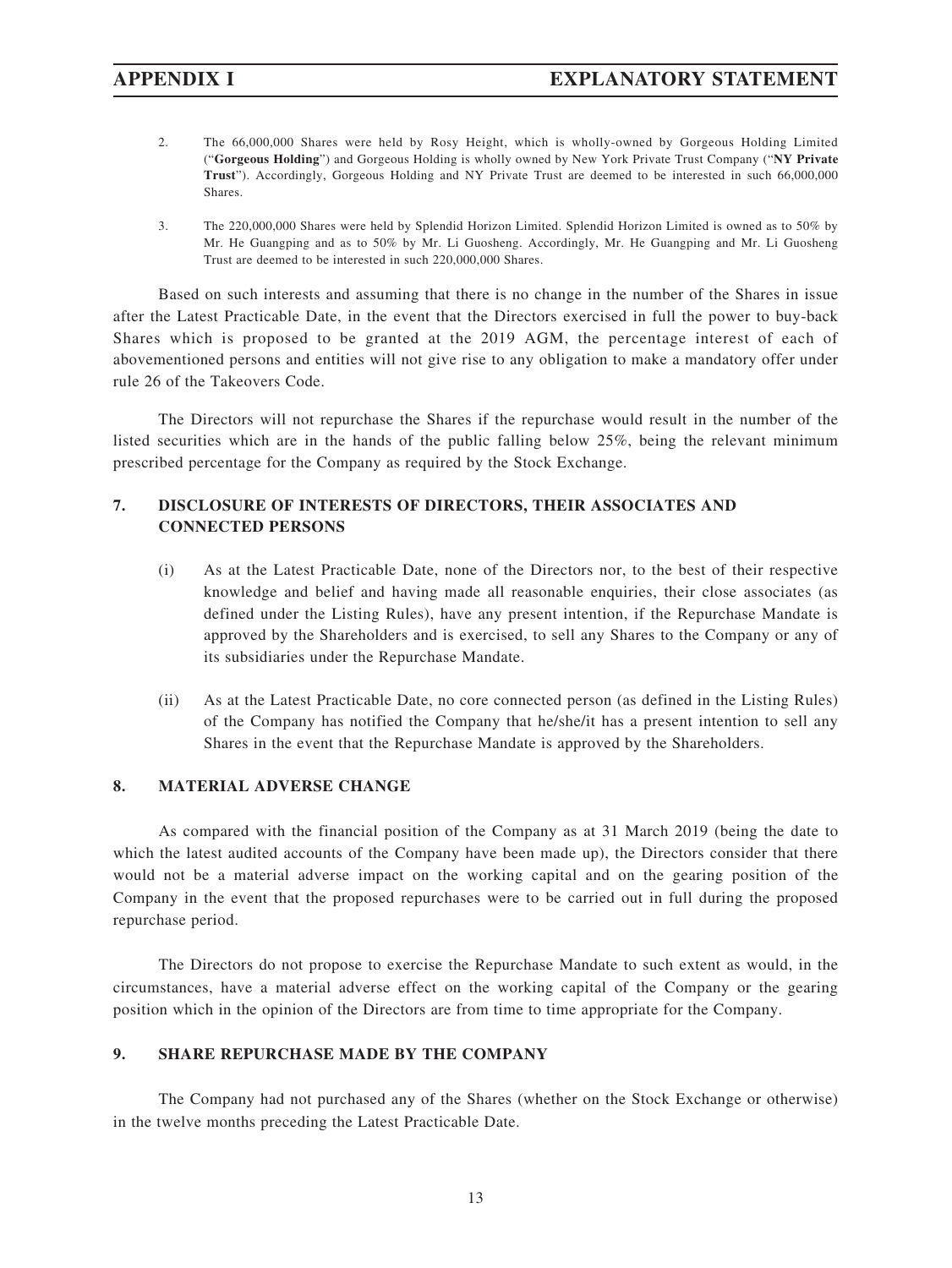*The following are particulars of the Directors proposed to be re-elected at the 2019 AGM:*

#### **RE-ELECTION OF DIRECTORS**

#### **Mr. Chen Zhenghua (**陳正華**) ("Mr. Chen"),**

Mr. Chen, aged 56, was appointed as the Chairman and an Executive Director of the Company on 1 June 2017. Mr. Chen, graduated with a Master of Business Administration Degree (EMBA) from the Tsinghua University. He is a senior economist and a member of the Chinese People's Political Consultative Conference of Jiangsu Province\* (江蘇省政協常委). Mr. Chen is also the managing director of the Jiangsu Provincial Construction Group\* (江蘇省建築工程集團有限公司). He has been awarded the titles of "Outstanding Entrepreneur of the Building Industry of China\*" (全國建築業優秀企業家), "Outstanding Entrepreneur of Construction Companies of China\*" (全國施工企業優秀企業家), and the "National May 1 Labour Medal\*" (全國五一勞動獎章). In addition, Mr. Chen is an executive director of the Chinese Association for International Understanding\* (中國國際交流協會), a chief supervisor of the Jiangsu Overseas Chinese Entrepreneurs Association\* (江蘇僑商總會), the vice chairman of the Jiangsu Construction Industry Association\* (江蘇省建築行業協會), the vice chairman of the Construction Market Manage Association of Jiangsu Province\* (江蘇省建築市場管理協會), the vice chairman of the Jiangsu Sushang Development Promotion Association\* (江蘇省蘇商發展促進會), and the honorary president of the Nanjing Overseas Chinese Investment Enterprise Association\* (南京市僑商投資企業協會).

Mr. Chen had entered into a service agreement with the Company for a term of three years commencing on 1 June 2017 and, subject to retirement by rotation or re-election in accordance with the articles of association of the Company (the "**Articles**"), will continue thereafter until terminated in accordance with the terms of the service agreement and his annual salary, if any, will be reviewed annually by the Board and the Remuneration Committee; and he is entitled to a discretionary bonus as the Remuneration Committee of the Company may recommend to the Board and which the Board may approve.

As at the Latest Practicable Date, Mr. Chen is deemed or taken to be interested in 248,000,000 shares in the Company, representing approximately 18.79% of the entire issued share capital of the Company, for the purpose of the SFO.

Mr. Chen does not hold any directorship in other public companies the securities of which are listed on any securities market in Hong Kong or overseas in the last three years or any other position with the Company and other members of the Group or other major appointments and professional qualifications.

Save for as disclosed above, Mr. Chen does not have any relationship with other Directors, senior management, substantial or controlling shareholders of the Company and he has no interests in the shares of the Company which are required to be disclosed pursuant to Part XV of the SFO.

Save as disclosed above, the Company considers that in relation to the re-election of Mr. Chen as Chairman and an executive Director, there is no information to be disclosed pursuant to Rule  $13.51(2)(h)$ (v) of the Listing Rules and there are no other matters that need to be brought to the attention of the Shareholders.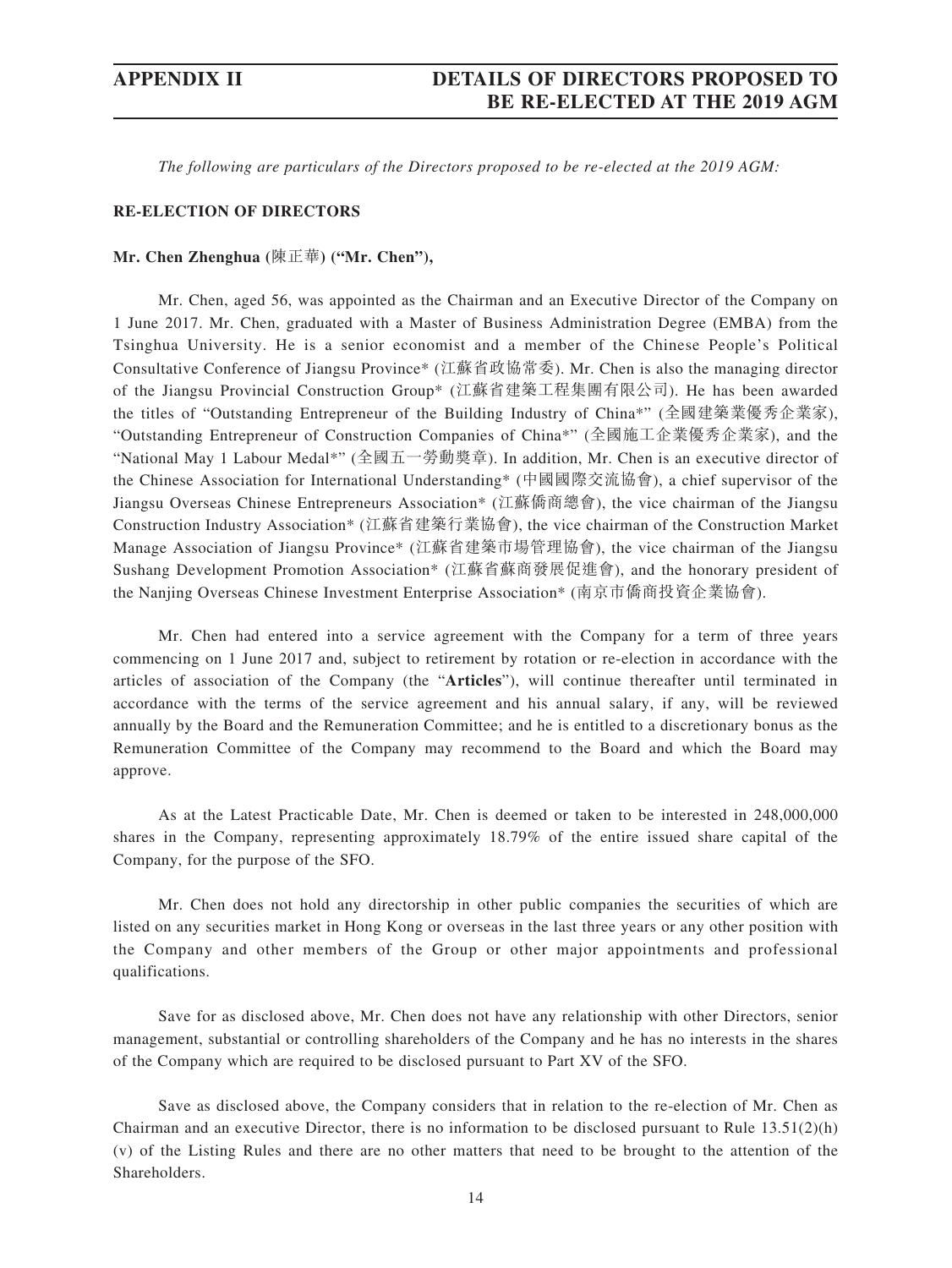#### **Mr. Zhang Fangbing (**張方兵**) ("Mr. Zhang")**

Mr. Zhang, aged 41, was appointed as an Executive Director of the Company on 1 June 2017. Mr. Zhang graduated with a bachelor degree in civil engineering from the Hohai University\* (河海大學). He is a senior engineer and a contractor\* (全國註冊一級建造師). Mr. Zhang is the assistant to the president and the general manager of overseas companies of the Jiangsu Provincial Construction Group\* (江蘇省建築工程集團有限公司). Mr. Zhang has been awarded the titles of "China Jiangsu Overseas Outstanding Project Manager\*" (江蘇省境外優秀項目經理), "review expert of the Ministry of Commerce of the People's Republic of China Foreign Assistance Projects\*" (商務部對外援助成套項目) and "internationalisation expert of Jiangsu Enterprises\*" (江蘇省企業國際化專家).

Mr. Zhang has no relationship with any Directors, senior management, substantial or controlling shareholders of the Company. As at the Latest Practicable Date, Mr. Zhang is deemed or taken to be interested in 248,000,000 shares in the Company, representing approximately 18.79% of the entire issued share capital of the Company, for the purpose of the SFO. The interest of Mr. Zhang was held by Sino Coronet, which is a wholly-owned subsidiary of Jiangsu Construction. Jiangsu Construction is beneficially owned as to 35% by Jiangsu Huayuan. Jiangsu Huayuan is owned 10.7% by Jiangsu City Development, which is owned as to approximately 1.25% by Mr. Zhang. Mr. Zhang has not held any other directorships in any public companies listed on Stock Exchange or any other securities market in the last three years.

Mr. Zhang had entered into a service agreement with the Company for a term of three years commencing on 1 June 2017 and, subject to retirement by rotation or re-election in accordance with the Articles, will continue thereafter until terminated in accordance with the terms of agreement and his annual salary is HK\$960,000. Such salary will be reviewed annually by the Board and the Remuneration Committee; and he is entitled to a discretionary bonus as the Remuneration Committee of the Company may recommend to the Board and which the Board may approve.

Save as disclosed above, there is no other information which needs to be brought to the attention of the Shareholders or is required to be disclosed pursuant to Rule  $13.51(2)(h)$  to (v) of the Rules Governing the Listing of Securities on The Stock Exchange (the "**Listing Rules**") and there are no other matters that need to be brought to the attention of the Shareholders.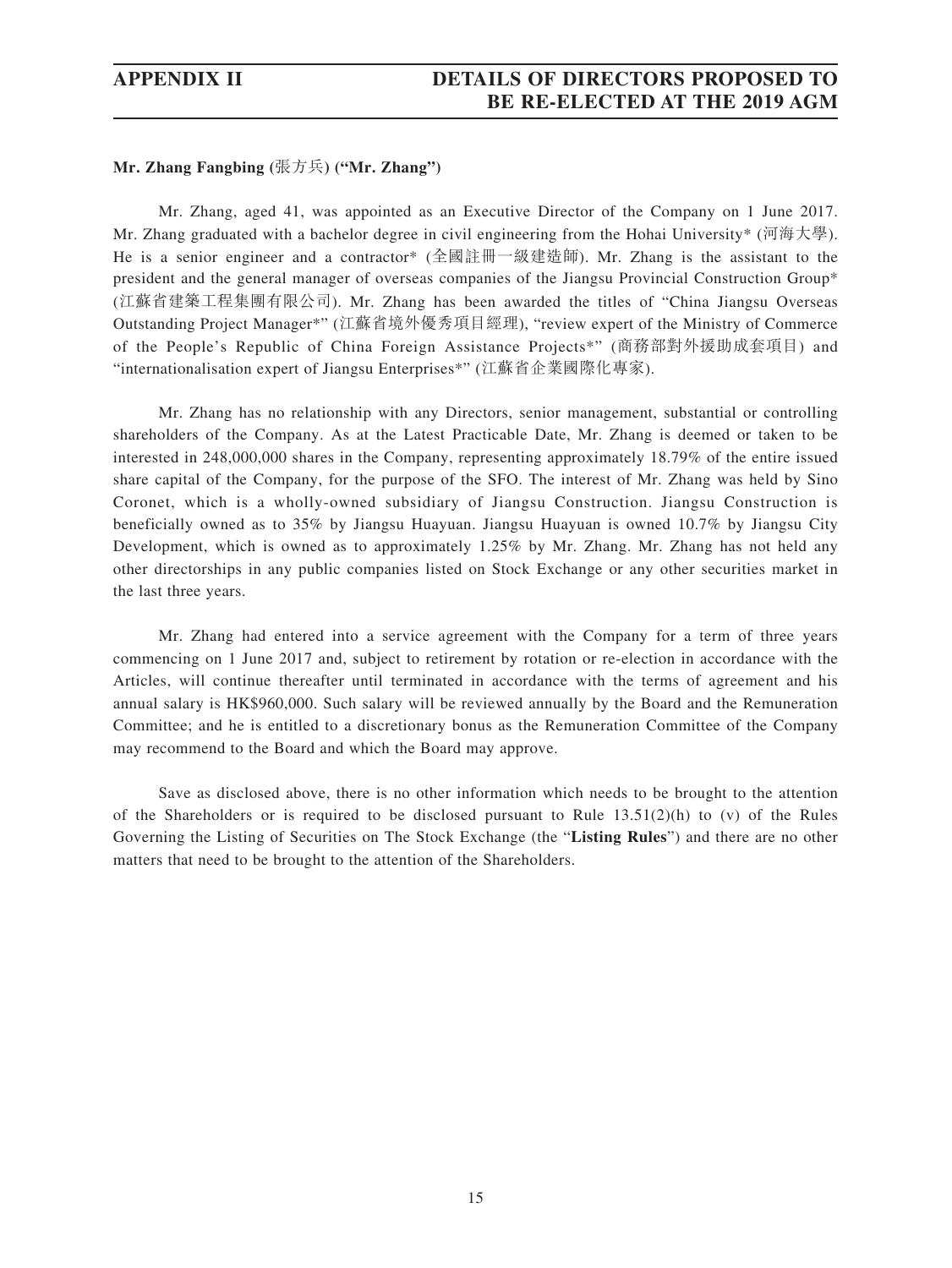**Mr. Wong Wa (**黃華**)**

Mr. Wong Wa, aged 58, is currently the chairman of the board of HK Asian International Investment Development Limited and Diamond Empire Limited. He is also a committee member of the Committee of the Chinese People's Political Consultative Conference of Wuxi, Jiangsu, vice-chairman and deputy secretary general of Federation of HK Jiangsu Community Organisations, and vice-chairman of 江蘇旅港同鄉聯合會(Jiangsu Residents (HK) Association). Mr. Wong Wa graduated from Donghua University (formerly known as 上海紡織工學院(Shanghai Textile College)). He has engaged in the property development and construction industry for over ten years. He also has extensive experience in management of manufacturing industry.

Save as disclosed above, Mr. Wong Wa has not held any other position within the Group and has not held any directorship in any other listed companies in Hong Kong or overseas in the last three years. He has no relationships with any Directors, senior management or substantial shareholders of the Company. He does not have any interests in the Shares which are required to be disclosed pursuant to Part XV of the SFO as at the Latest Practicable Date.

Mr. Wong Wa has entered into a service agreement with the Company for an initial term of three years commencing on 26 August 2019 and, subject to retirement by rotation or re-election in accordance with the Articles of Association, will continue thereafter until terminated in accordance with the terms of the agreement and the annual salary for him is HK\$600,000. Such salary will be reviewed annually by the Board and the Remuneration Committee; and he is entitled to a discretionary bonus as the Remuneration Committee of the Company may recommend to the Board and which the Board may approve.

Save as disclosed above, the Company considers that in relation to the re-election of Mr. Wong Wa as an Executive Director, there is no information to be disclosed pursuant to Rule  $13.51(2)(h)-(v)$  of the Listing Rules and there are no other matters that need to be brought to the attention of the Shareholders.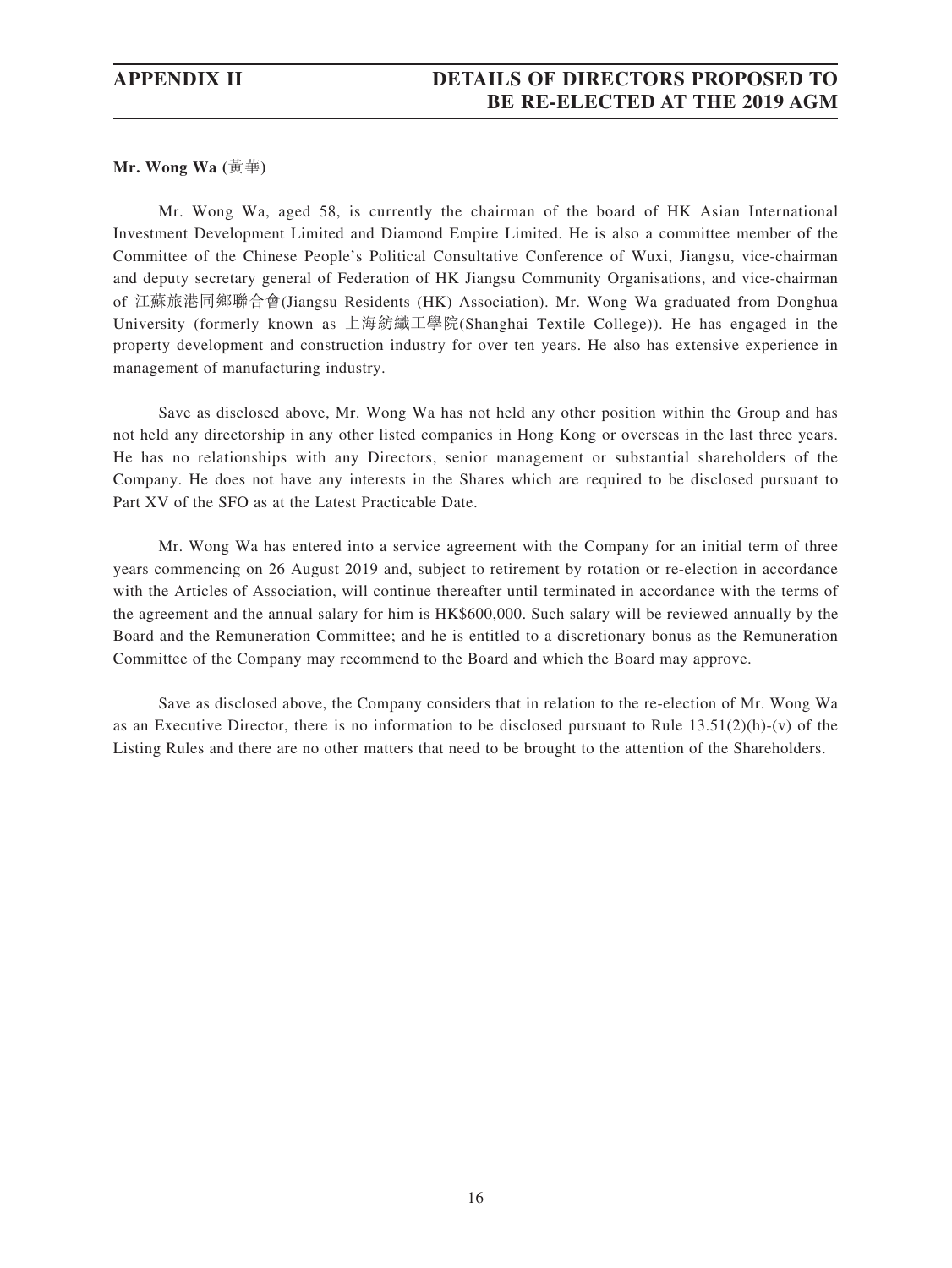# **NOTICE OF 2019 AGM**



**(Stock code: 1559)**

**NOTICE IS HEREBY GIVEN** that the 2019 annual general meeting of shareholders of Kwan On Holdings Limited (the "**Company**") will be held at 27/F, Bauhinia Room, Island Pacific Hotel, 152 Connaught Road West, Hong Kong on 25 September 2019 (Wednesday) at 3:00 p.m., to consider and, if thought fit, to pass with or without amendments, the following resolutions:

### **ORDINARY RESOLUTIONS**

- 1. To receive and adopt the audited financial statements of the Company and its subsidiaries and the reports of the directors of the Company (the "**Directors**") and the auditors of the Company for the year ended 31 March 2019.
- 2. To re-appoint Shinewing (HK) CPA Limited as auditors of the Company and its subsidiaries for the year ending 31 March 2020 and authorise the Board to fix their remuneration;
- 3. (a) To re-elect Mr. Chen Zhenghua as an Executive Director and the Board of Directors be authorized to fix his remuneration;
	- (b) To re-elect Mr. Zhang Fangbing as an Executive Director and the Board of Directors be authorized to fix his remuneration;
	- (c) To re-elect Mr. Wong Wa as an Executive Director and the Board of Directors be authorized to fix his remuneration;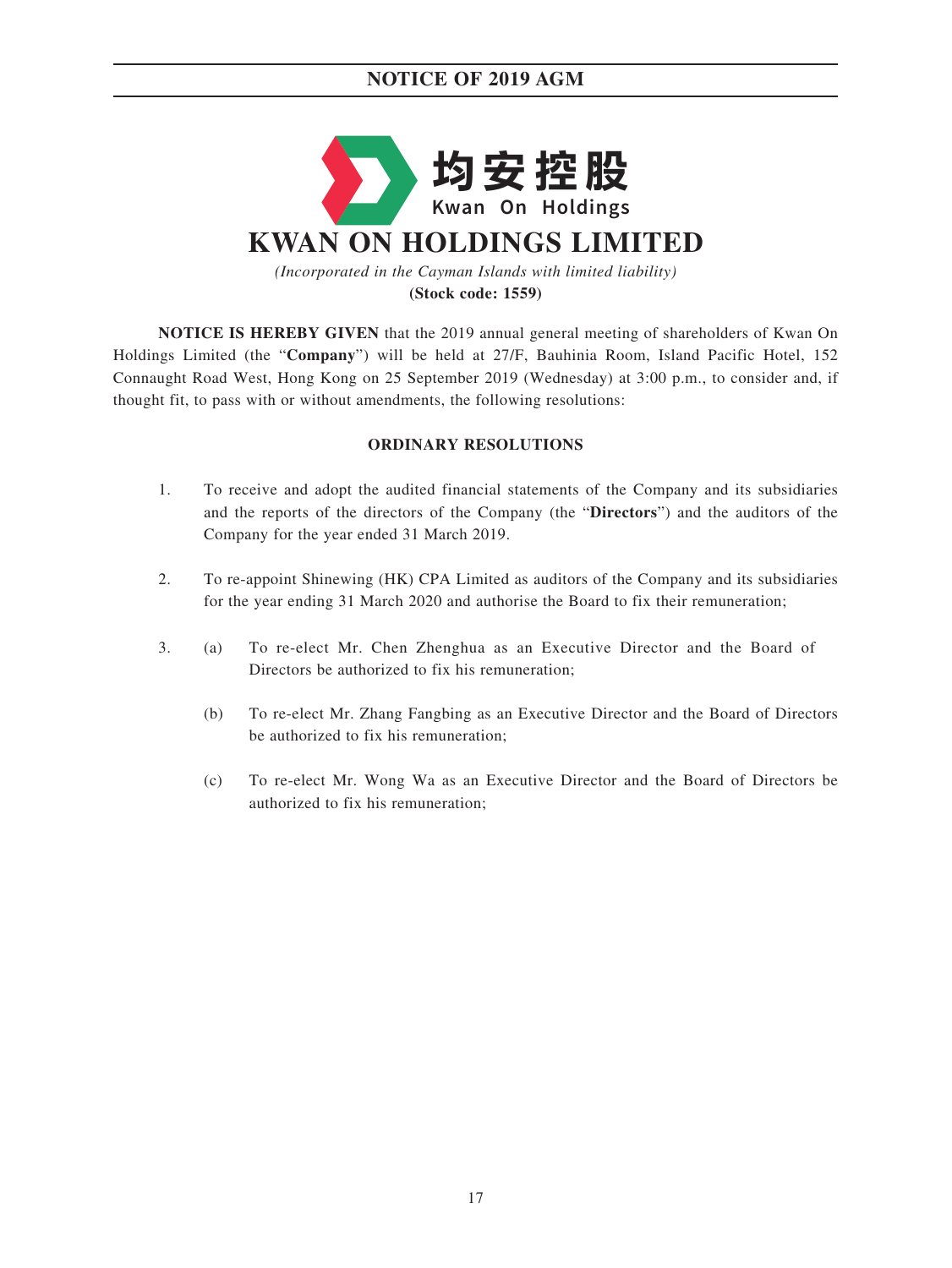### 4. "**THAT**:

- (a) subject to paragraph (c) of this resolution, and pursuant to the Rules Governing the Listing of Securities (the "**Listing Rules**") on The Stock Exchange of Hong Kong Limited (the "**Stock Exchange**"), the exercise by the Directors during the Relevant Period (as hereinafter defined) of all the powers of the Company to allot, issue and deal with additional shares of HK\$0.01 (the "**Share**") each in the share capital of the Company or securities convertible into such shares or options, warrants, or similar right to subscribe for any shares or convertible securities of the Company and to make or grant offers, agreements and options (including bonds, warrants and debentures convertible into shares of the Company) which would or might require the exercise of such power be and is hereby generally and unconditionally approved;
- (b) the approval in paragraph (a) of this resolution shall authorise the Directors during the Relevant Period to make or grant offers, agreements and options (including bonds, warrants and debentures convertible into shares of the Company) which would or might require the exercise of such powers (including but not limited to the power to allot, issue and deal with additional Shares in the Capital of the Company) during or after the end of the Relevant Period;
- (c) the aggregate nominal amount of share capital allotted or agreed conditionally or unconditionally to be allotted and issued (whether pursuant to an option or otherwise) by the Directors pursuant to the approval in paragraphs (a) and (b) of this resolution, otherwise than pursuant to (i) a Rights Issue (as hereinafter defined); (ii) the exercise of any options granted under any share option scheme adopted by the Company or similar arrangement for the time being adopted for the grant or issue to officers and/ or employees of the Company and/or any of its subsidiaries and/or any eligible persons thereunder of shares or rights to subscribe for shares in the capital of the Company; (iii) any scrip dividend scheme or similar arrangement providing for the allotment of shares in the Company in lieu of the whole or part a dividend pursuant to the articles of association of the Company (the "**Articles of Association**") from time to time; or (iv) an issue of shares upon the exercise of rights of subscription or conversion under the terms of any warrants of the Company or any securities which are convertible into shares of the Company, shall not exceed 20% of the aggregate nominal amount of the issued share capital of the Company as at the time of passing this resolution, and the said approval shall be limited accordingly; and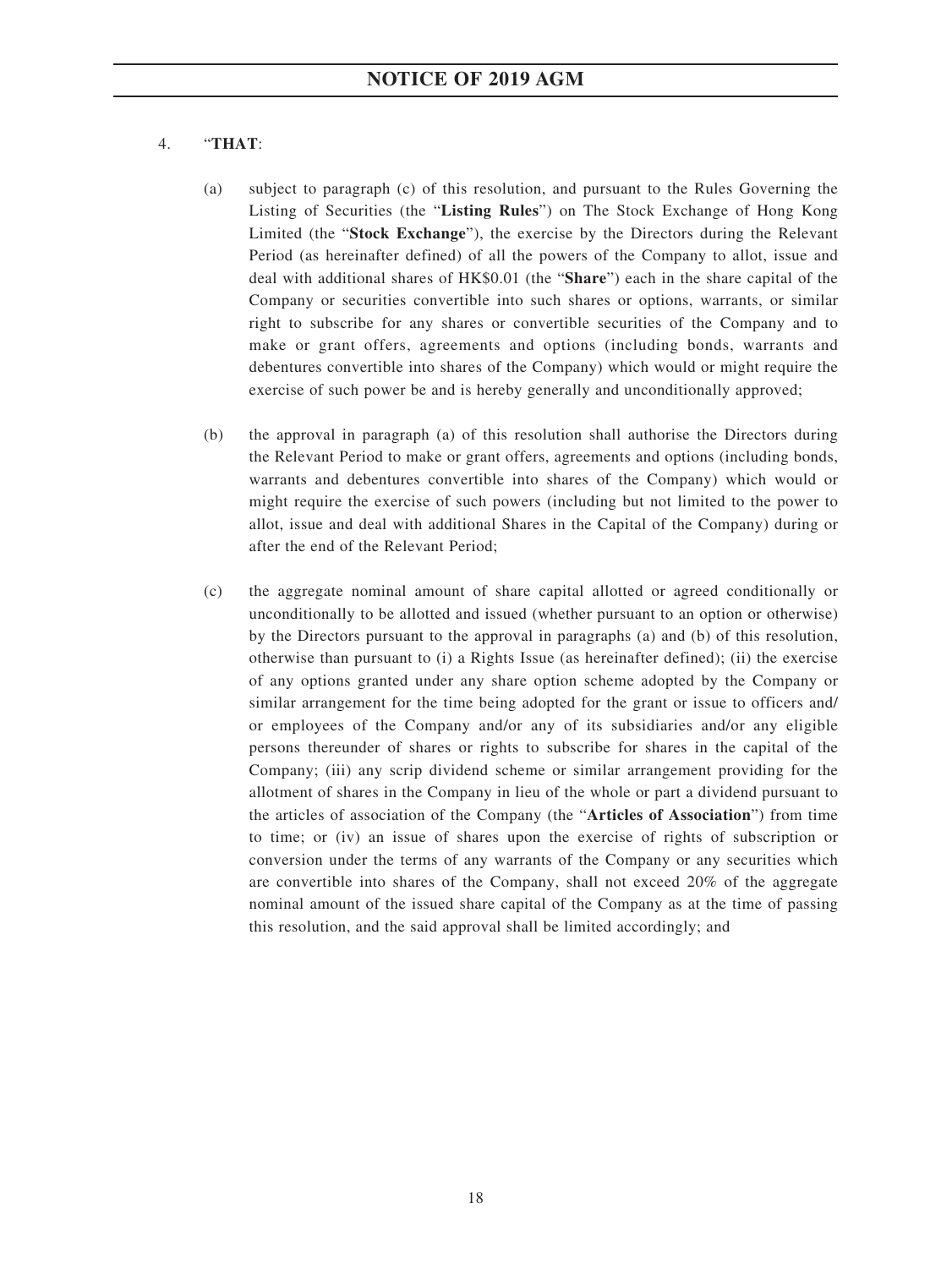- (d) for the purpose of this Resolution, "**Relevant Period**" means the period from the passing of this resolution until whichever is the earliest of:
	- (i) the conclusion of the next annual general meeting of the Company; or
	- (ii) the expiration of the period within which the next annual general meeting of the Company is required by the Articles of Association or any applicable laws of the Cayman Islands to be held; or
	- (iii) the date on which the authority given under this resolution is revoked or varied by an ordinary resolution of the shareholders of the Company in general meeting.

"**Rights Issue**" means an offer of shares of the Company open for a period fixed by the Company or the Directors to holders of shares of the Company whose names appear on the register of members of the Company on a fixed record date in proportion to their then holdings of such shares as at that date (subject to such exclusions or other arrangements as the Directors may deem necessary or expedient in relation to fractional entitlements or having regard to any restrictions or obligations under the laws of any relevant jurisdiction, or the requirements of any recognised regulatory body or any stock exchange)."

### 5. "**THAT**:

- (a) subject to paragraph (c) of this resolution, the exercise by the Directors during the Relevant Period (as hereinafter defined) of all the powers of the Company to repurchase shares in the share capital of the Company on the Stock Exchange of Hong Kong Limited (the "**Stock Exchange**") or on any other stock exchange on which the securities of the Company may be listed and which is recognised by the Securities and Futures Commission of Hong Kong and the Stock Exchange for this purpose, and that the exercise by the Directors of all powers to repurchase such shares are subject to and in accordance with all applicable laws and requirements of the Listing Rules or of any other stock exchange as amended from time to time, be and is hereby generally and unconditionally approved;
- (b) the approval in paragraph (a) of this resolution above shall be in addition to any other authorisation given to the Directors and shall authorise the Directors on behalf of the Company during the Relevant Period to procure the Company to repurchase its shares at a price determined by the Directors;
- (c) the aggregate nominal amount of the share capital of the Company repurchased or agreed conditionally or unconditionally to be repurchased by the Company pursuant to the approval in paragraph (a) of this resolution during the Relevant Period shall not exceed 10% of the aggregate nominal amount of the issued share capital of the Company as at the time of the passing of this resolution, and the said approval shall be limited accordingly; and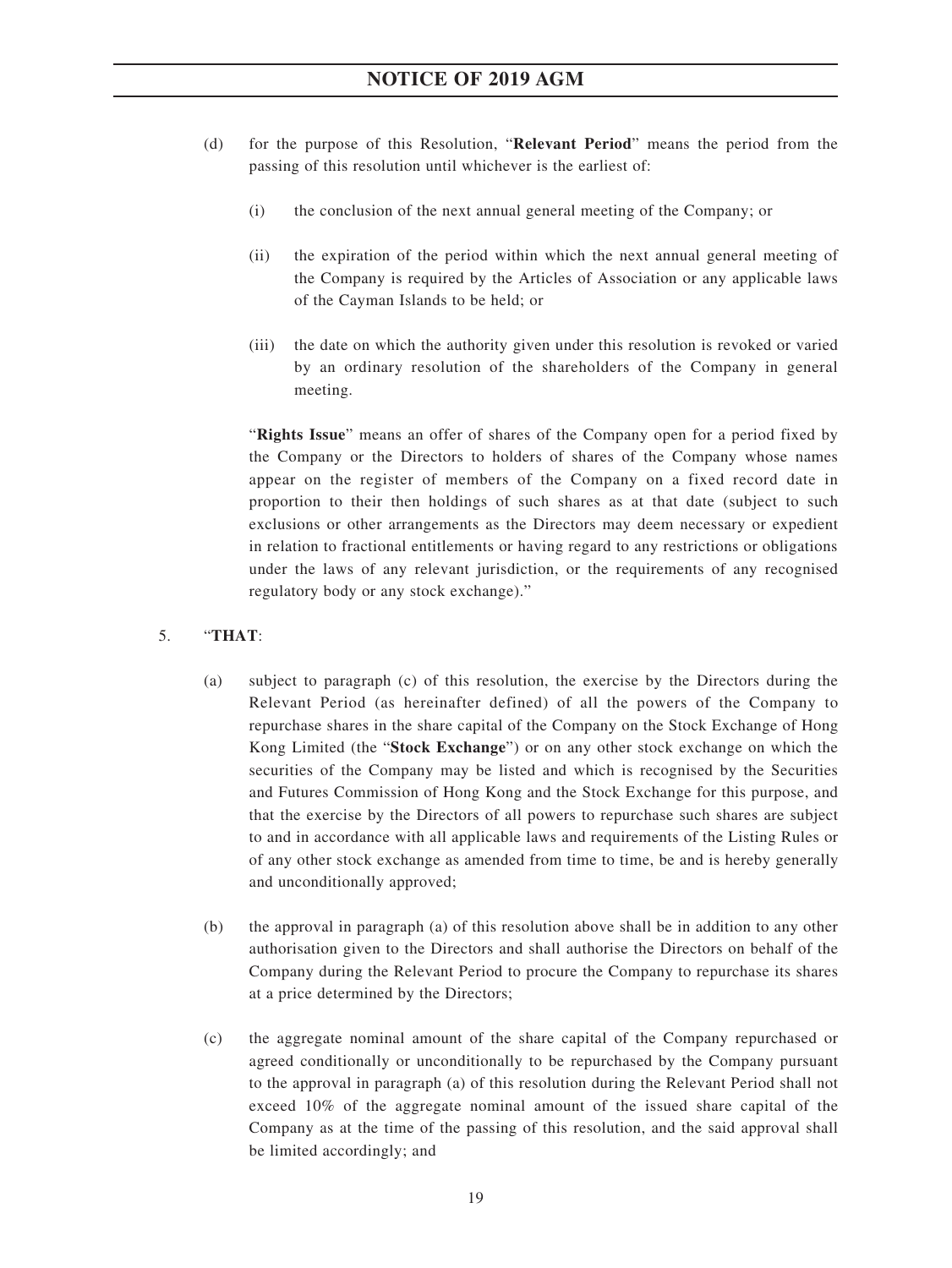- (d) for the purpose of this Resolution, "**Relevant Period**" means the period from the passing of this resolution until whichever is the earliest of:
	- (i) the conclusion of the next annual general meeting of the Company; or
	- (ii) the expiration of the period within which the next annual general meeting of the Company is required by the Articles of Association or any applicable laws of the Cayman Islands to be held; or
	- (iii) the date on which the authority given under this resolution is revoked or varied by an ordinary resolution of the shareholders of the Company in general meeting."
- 6. "**THAT** conditional upon the passing of resolutions 4 and 5 as set out in this notice convening the Meeting of which this resolution forms part, the general mandate granted to the directors of the Company pursuant to Resolution 4 as set out in this notice convening the Meeting of which this Resolution forms part be and is hereby extended by the addition thereto of an amount representing the aggregate nominal amount of share capital of the Company repurchased by the Company under the authority granted pursuant to Resolution 5 as set out in this notice convening the Meeting of which this Resolution forms part, provided that such amount shall not exceed 10% of the aggregate nominal amount of the issued share capital of the Company as at the date of passing this Resolution."

By Order of the Board **Kwan On Holdings Limited Chen Zhenghua** *Chairman*

Hong Kong, 27 August 2019